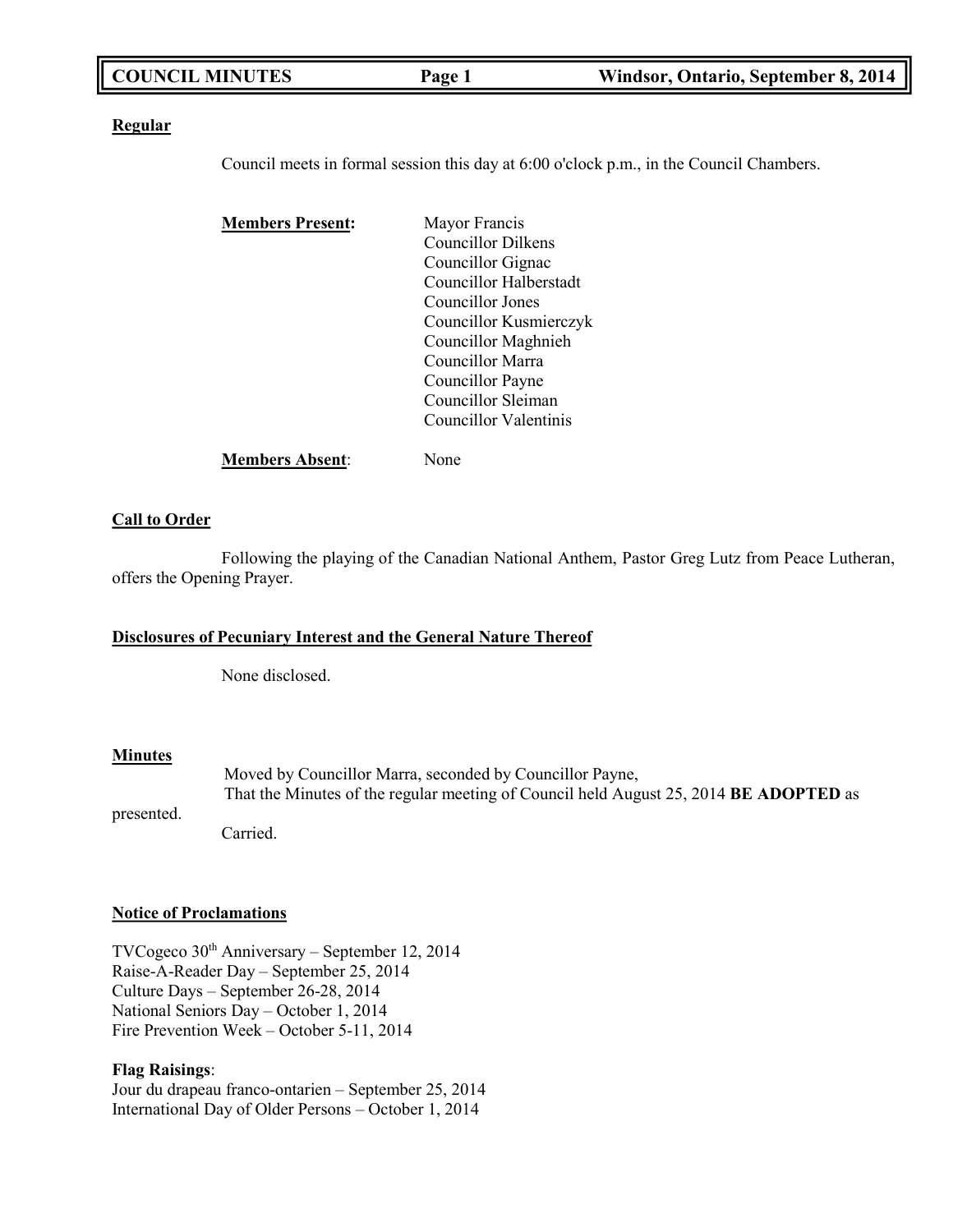# **COUNCIL MINUTES Page 2 September 8, 2014**

### **Committee of the Whole**

Moved by Councillor Sleiman, seconded by Councillor Valentinis,

That Council do now rise and move into Committee of the Whole with the Mayor presiding for the purpose of dealing with:

- (a) communication items;
- (b) consent agenda;
- (c) hearing requests for deferrals or referrals of any items of business;
- (d) hearing presentations and delegations;
- (e) consideration of business items;
- (f) consideration of Committee reports:
	- (i) **Report of Special In-Camera Meeting or other Committee as may be held prior to Council** (if scheduled); and
	- (ii) **Report No. 88 of the Windsor-Essex County Environment Committee** of its meeting held September 4, 2014
- (g) consideration of by-laws 156 through 167 (inclusive).

Carried.

## **Communications**

Moved by Councillor Dilkens, seconded by Councillor Gignac,

**M346–2014** That the following Communication Items 1 to 3 and 5 to 11 inclusive, as set forth in the Council Agenda **BE REFERRED** as noted except Communication No. 4 which is dealt with as follows:

## **Communication No. 4:**

Moved by Councillor Sleiman, seconded by Councillor Gignac,

**M351-2014** That the City of Windsor **PROCLAIM** October 20-26, 2014 as Waste Reduction Week and **ADOPT** the following resolution:

> **WHEREAS** the generation of solid waste and the needless waste of water and energy resources are recognized as global environmental problems, and

> **WHEREAS** municipal and provincial governments have an important role to play in promoting waste reduction, reuse, recycling, composting and other conservation measures and,

> **WHEREAS** communities, businesses and organizations across Canada have committed to working together to raise awareness of these issues during Waste Reduction Week in Canada, and,

> **NOW KNOW YE THAT** We do by these presents proclaim and declare that October 20-26, 2014, inclusive, shall be known as Waste Reduction Week.

| <b>Item</b>    | From              | <b>Description</b>                                                 |
|----------------|-------------------|--------------------------------------------------------------------|
|                |                   | National Seniors Day - October 1, 2014.                            |
|                | Minister of State | <b>Committee Coordinator - Seniors Advisory Committee</b>          |
|                | (Seniors)         | Note & File                                                        |
|                |                   | <b>APR2014</b>                                                     |
|                |                   | Environmental Compliance Approval for the construction of sanitary |
|                |                   | and storm sewers to be constructed on Monticello Street from       |
| $\overline{2}$ | Ministry of the   | Peppervine Street to Firgrove Drive.                               |
|                | Environment       | <b>City Engineer</b>                                               |
|                |                   | Note & File                                                        |
|                |                   | <b>SW2014</b>                                                      |

Carried.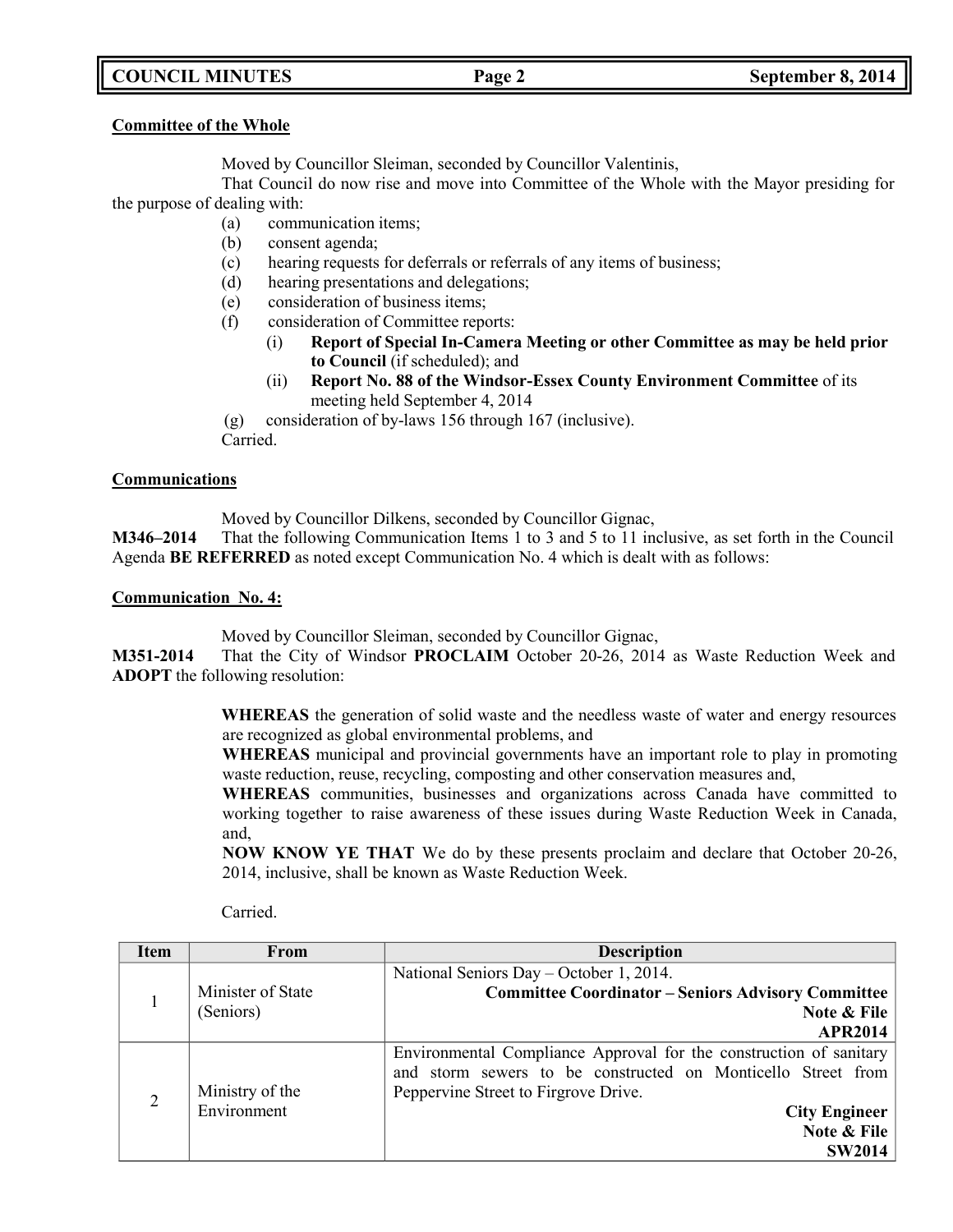**COUNCIL MINUTES Page 3 September 8, 2014**

| $\overline{3}$ | Environmental<br>Commissioner of Ontario           | How Your Municipality Can Use the Environmental Bill of Rights<br>$(EBR)$ .<br><b>City Engineer</b><br>Note & File<br>GP2014<br>EI2014                                                                                                      |
|----------------|----------------------------------------------------|---------------------------------------------------------------------------------------------------------------------------------------------------------------------------------------------------------------------------------------------|
| $\overline{4}$ | Recycling Council of<br>Ontario                    | Request to proclaim October 20-26, 2014 as Waste Reduction Week or<br>adopt a resolution.<br><b>City Engineer</b><br><b>COUNCIL DIRECTION REQUESTED</b><br>EI2014                                                                           |
| 5              | Town of Lakeshore                                  | Notice of a public meeting to be held on Tuesday, September 30, 2014<br>regarding the Community Improvement Plan (CIP) Amendment.<br><b>City Planner</b><br><b>City Solicitor</b><br>Note & File<br>Z2014                                   |
| 6              | Secretary/Treasurer<br>Committee of<br>Adjustment  | Consent Authority Agenda Record Hearing to be held on Thursday,<br>September 11, 2014, Council Chambers, 3rd Floor, 350 City Hall<br>Square West.<br>Note & File<br>ZC2014                                                                  |
| 7              | Manager of Urban<br>Design                         | Application of Jamieson Laboratories for Site Plan Approval to permit<br>a parking expansion located at 4025 Rhodes Drive.<br>Note & File<br>ZS/10209                                                                                       |
| 8              | Manager of Urban<br>Design                         | Application of Infrastructure Ontario & Ministry of Community Safety<br>and Correctional Services for Site Plan Approval to permit South West<br>Detention Facility Auger Facility located at Concession Road 8.<br>Note & File<br>ZS/11038 |
| 9              | <b>Executive Director of</b><br>Human Resources    | Ministry of Labour Orders issued regarding Critical Injury occurring<br>outside of 200 Chatham Street E. Provincial Court Building.<br>Note & File<br>GP2014                                                                                |
| 10             | Fire Chief                                         | Fire Underwriters Survey Update.<br>Note & File<br><b>SF2014</b>                                                                                                                                                                            |
| 11             | <b>Executive Director of</b><br>Parks & Facilities | Dieppe Park – Great Canadian Flag Project – Soils Report.<br>Note & File<br><b>SR2014</b>                                                                                                                                                   |

Carried.

## **Consent Agenda**

Moved by Councillor Halberstadt, seconded by Councillor Jones,

That the following Consent Agenda and the recommendations contained in the administrative reports **BE APPROVED** as amended:

- Item 3 Applications for Tax Reductions under Sections 357/358 of the Ontario Municipal Act, 2001
- Item 4 Little River Drainage Improvements
- Item 5 Photovoltaic Roof-Top Systems OPA FIT 3.0 Program Applications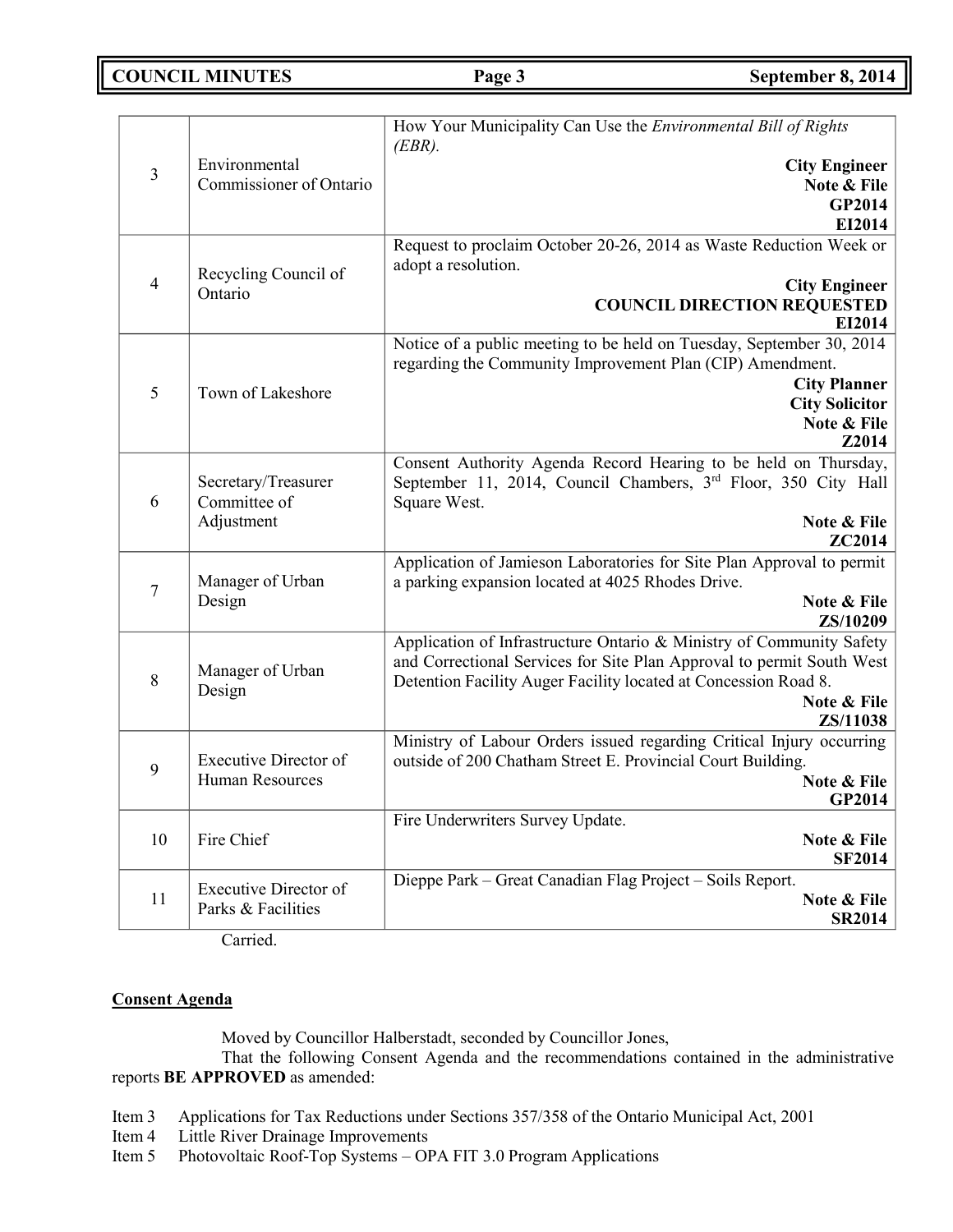**COUNCIL MINUTES Page 4 September 8, 2014**

- Item 6 Blight Mitigation Update #9 Proposed Demolition of Derelict Buildings at: 468 Langlois Avenue and 241 Aylmer Avenue
- Item 7 Windsor Craft Beer Fest 2014, Temporary Road Closure of Argyle Road and Assumption Street, Significant Municipal Event Status
- Item 10 Agreements with Third Party Organizations Properties in Tax Arrears
- Item 11 Request for Proposal (RFP) 91-14, Linen Laundry Services Huron Lodge
- Item 12 Continuation of the Poet Laureate Program
- Item 13 The Corporation of the City of Windsor ("City") Sale to Mid-South Land Developments Corporation ("Mid-South") of Vacant Land between Central Avenue and Electricity Drive
- Item 17 Application by Cantelon Inc. for Financial Incentives under the Economic Revitalization Community Improvement Plan
- Item 18 Application by 1078259 Ontario Limited (Dr. Paul Ziter) for Financial Incentives under the Economic Revitalization Community Improvement Plan
- Item 19 Cancellation of September 22, 2014 & October 20, 2014 Council Meetings
- Item 20 Basement Flooding Event of August 11, 2014

## **Consent Committee Reports**

| <b>New City Hall Project Steering Committee</b> |  |                                                                                   |
|-------------------------------------------------|--|-----------------------------------------------------------------------------------|
| No.<br><b>Description</b>                       |  |                                                                                   |
|                                                 |  | Minutes of the New City Hall Project Steering Committee meeting held July 8, 2014 |

| <b>Planning &amp; Economic Development Standing Committee</b> |                |                                                                                  |  |
|---------------------------------------------------------------|----------------|----------------------------------------------------------------------------------|--|
| No.                                                           |                | <b>Description</b>                                                               |  |
|                                                               | Report No. 238 | Official Plan Amendment & Zoning By-law Amendment for lands known as 1247 &      |  |
|                                                               |                | 1271 Riverside Drive East (former Danny's Tavern                                 |  |
|                                                               | Report No. 239 | Brownfield Redevelopment and Economic Revitalization Community Improvement       |  |
|                                                               |                | Plans (CIP) $-$ 2014 Update                                                      |  |
|                                                               | Report No. 240 | Application by NARMCO for Financial Incentives under the Economic Revitalization |  |
|                                                               |                | Community Improvement Plan (See additional information comments in Section 8.1)  |  |
|                                                               | Report No. 241 | Minutes of the Windsor Heritage Committee meeting held June 11, 2014             |  |
|                                                               | Report No. 242 | Minutes of the Windsor Heritage Committee meeting held July 9, 2014              |  |
|                                                               |                |                                                                                  |  |

Carried.

### **Deferrals and/or Referrals and Withdrawals**

None Requested.

### **Presentations & Delegations:**

## **Appointments Under the Building Code Act**

### **Andy Furlong, resident**

Andy Furlong, resident, appears before Council and provides comment on the "Appointments Under the Building Code Act" report, and concludes by asking for clarification from Administration as to what the educational requirements are for the Deputy Chief Building Official position.

SB/2014 9

(For final disposition of this matter, see Clause **CR236/2014** in Schedule "A" attached hereto.)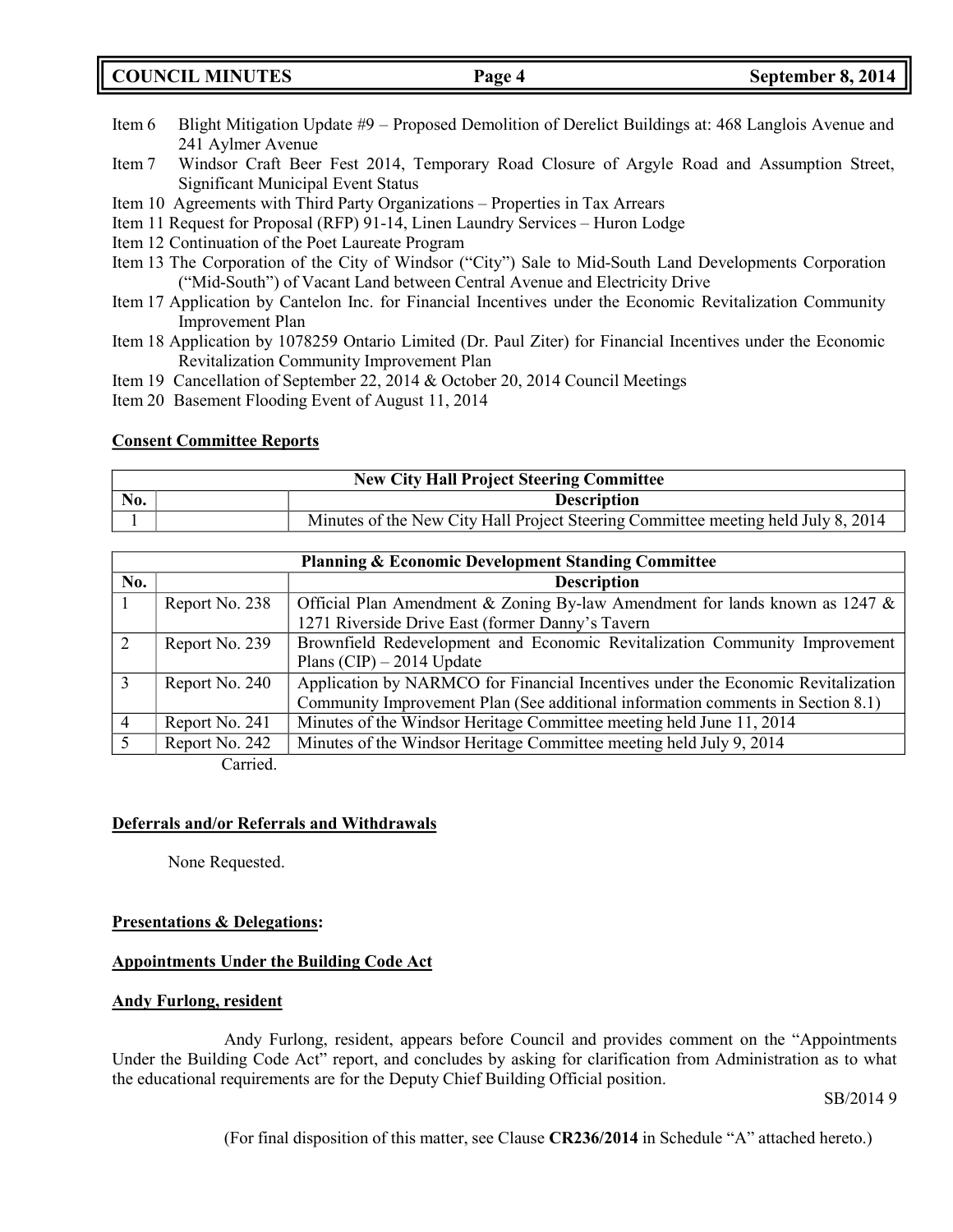## **COUNCIL MINUTES Page 5 September 8, 2014**

## **Implementation Plan – Station #8 Relocation and Inclusion of Emergency Operations Centre (EOC) within the Facility**

### **Angelo Gertsakis, President, WPFFA Local 455**

Angelo Gertsakis, President, WPFFA Local 455, appears before Council and speaks in support of the "Implementation Plan-Station #8 Relocation and Inclusion of Emergency Operations Centre (EOC) within the Facility" report, and concludes by suggesting a Risk Assessment be completed to determine the proper location for Station #5 and Station #2.

### **Andy Furlong, resident**

Andy Furlong, resident, appears before Council and provides comment on the "Implementation Plan-Station # 8 Relocation and Inclusion of emergency Operations Centre (EOC) within the Facility", expressing concerns in terms of the current Council making a decision on this matter, and concludes by requesting that Council defer this matter to the new term of Council.

SF/12369 15

(For final disposition of this matter, see Clause **CR242/2014** in Schedule "A" attached hereto.)

## **Relief from Property Taxation 2014 – Extreme Sickness and/or Poverty**

### **Victoria Cross, resident**

Victoria Cross, resident appears before Council to speak in support of the "Relief from Property Taxation 2014 – Extreme Sickness and/or Poverty" report, indicating that the community needs the program, and concludes by suggesting that the process is onerous for the property owner and that the program should therefore be reviewed.

### **Angela Fitzpatrick, resident**

Angela Fitzpatrick, resident, appears before Council to comment on the "Relief from Property Taxation 2014 – Extreme Sickness and/or Poverty" report, stating that the program helps many citizens in need, and concludes by expressing concerns regarding property taxes and the high interest rate.

### **Paul Chislett, resident**

Paul Chislett, resident, appears before Council to speak in support of the "Relief from Property Taxation 2014 – Extreme Sickness and/or Poverty" report, indicating that the program assists property owners in need, and concludes by stating that further information to the public needs to be created, so that all citizens have a clear understanding of the requirements to qualify for the program.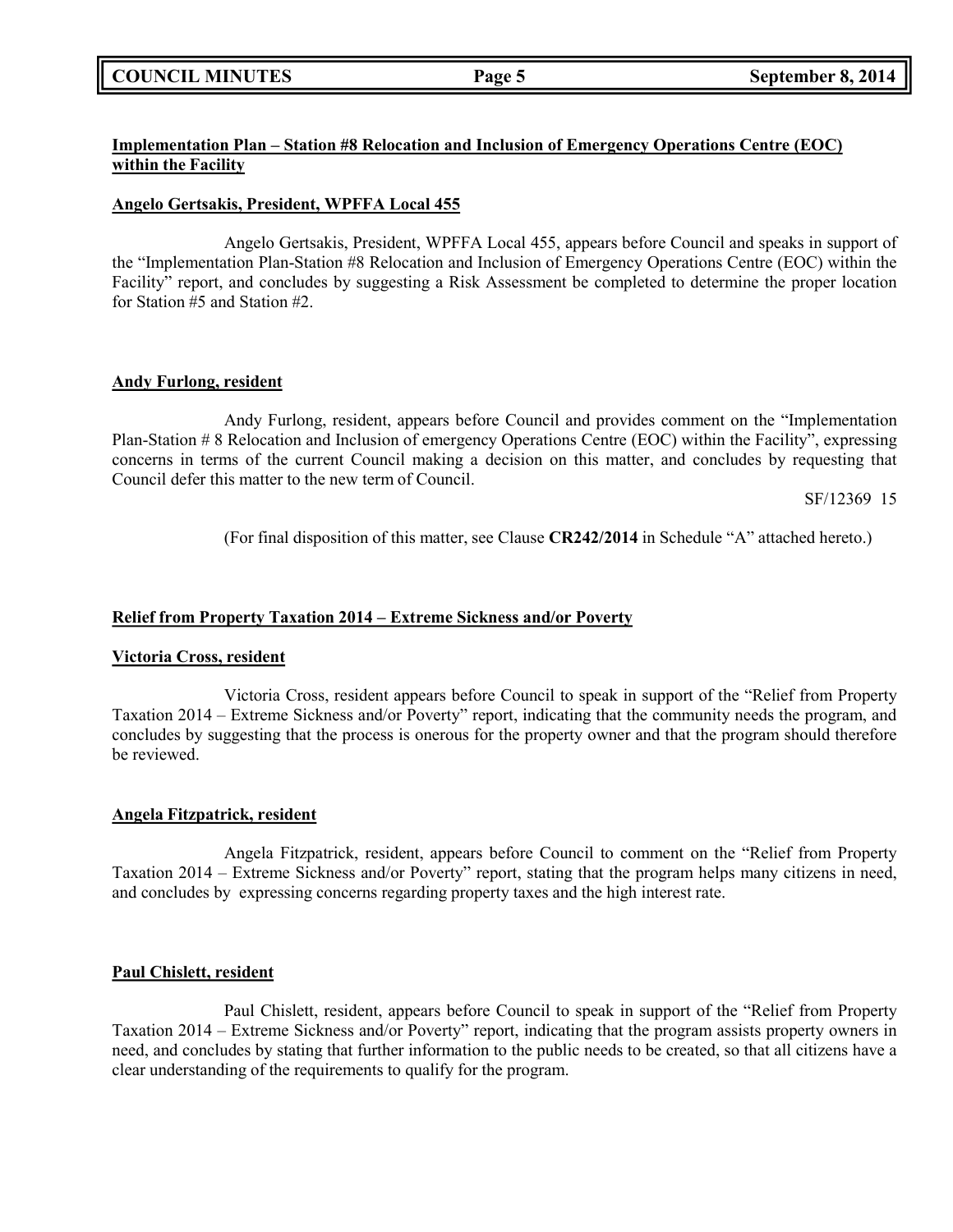### **Mike Tessier, resident**

Mike Tessier, resident appears before Council to speak in support of the "Relief from Property Taxation 2014 – Extreme Sickness and/or Poverty" report, indicating that the program is a great initiative for the property owners of Windsor, and concludes by indicating that the program be broadened to reach additional residents in need.

AF2014 2

(For final disposition of this matter, see Clause **CR229/2014** in Schedule "A" attached hereto.)

## **53-63 Pitt Street East – Panache Ultra Lounge/LaGuardia Restaurant/Tequila Bob's – Proposed Sidewalk Expansion for New and Expanded Sidewalk Cafes**

### **Abdul Basit Qureshi, resident**

Abdul Basit Qureshi, resident, appears before Council and provides comments regarding the "53-63 Pitt Street East – Panache Ultra Lounge/LaGuardia Restaurant/Tequila Bob's – Proposed Sidewalk Expansion for New and Expanded Sidewalk Cafes" report, outlining various sight line concerns, and concludes by requesting that the matter be deferred until Administration completes the downtown traffic study.

### **Adele Pawley, resident**

Adele Pawley, resident, appears before Council and provides comments regarding the "53-63 Pitt Street East – Panache Ultra Lounge/LaGuardia Restaurant/Tequila Bob's – Proposed Sidewalk Expansion for New and Expanded Sidewalk Cafes" report, expressing concerns regarding the noise issues in the downtown core, and concludes by stating that there is a lack of enforcement of the Noise By-law in the downtown area.

SE2014 8

(For future disposition of this matter, see Clause **CR235/2014** in Schedule "A" attached hereto.)

Mayor Francis leaves the meeting at 7:25 o'clock p.m. and Councillor Sleiman assumes the Chair.

Mayor Francis returns to the meeting at 7:31 o'clock p.m. and Councillor Sleiman returns to his seat at the Council table.

## **Windsor-Essex County Health Unit Presentation**

## **Dr. Gary Kirk, Windsor-Essex County Health Unit Associate Medical Officer of Health and CEO, and Sharon Kelly, Director of Corporate Services**

Dr. Gary Kirk, Windsor-Essex County Health Unit Associate Medical Officer of Health and CEO and Sharon Kelly, Director of Corporate Services appear before Council to provide an overview of the Windsor-Essex County Health Units 2014 budget, outlining the various public health programs provided based on the community needs, and concludes by requesting an increase of \$196,720.00 in the City of Windsor's portion of the 2014 budget.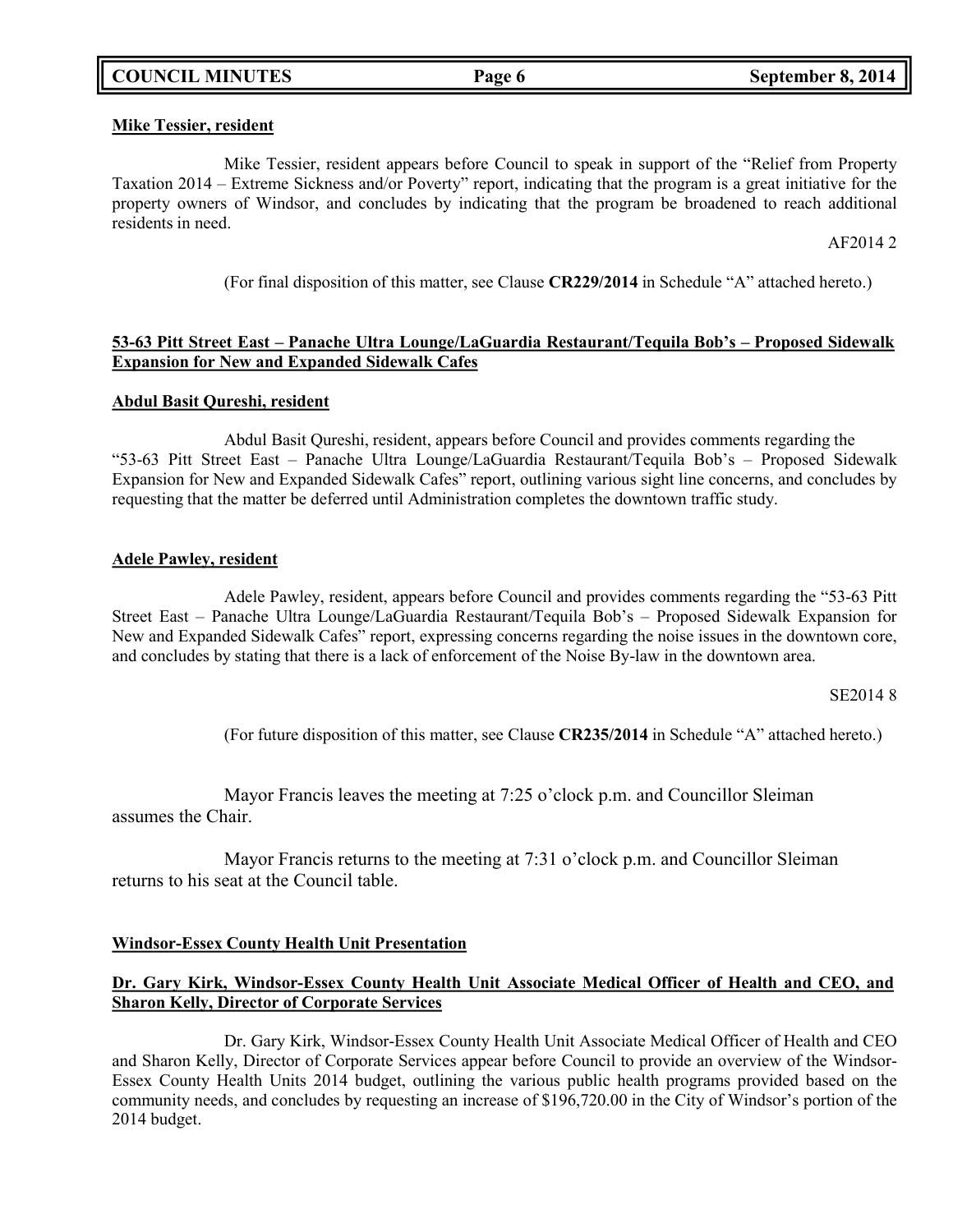| <b>COUNCIL MINUTES</b> | Page | September 8, 2014 |
|------------------------|------|-------------------|
|                        |      |                   |

Moved by Councillor Payne, seconded by Councillor Marra

**M348-2014** THAT \$196,720 in additional funding for the 2014 budget as requested by the Windsor Essex County Board of Health **BE APPROVED** in accordance with the provisions of the *Health Protection & Promotion Act* and further, that those funds **BE RELEASED** to the Windsor Essex County Board of Health by the Windsor Essex County Health Unit; and further

THAT the City of Windsor in collaboration with the County of Essex and the Health Unit strategize to approach the Ministry of Health to deal with the ongoing funding issue.

Carried.

At the request of Mayor Francis, a recorded vote is taken:

### **RESULTS OF RECORDED VOTE**:

| In Favour | Councillors Sleiman, Halberstadt, Payne, Maghnieh, Valentinis, |  |
|-----------|----------------------------------------------------------------|--|
|           | Marra and Kusmierczyk                                          |  |
| Opposed   | Councillors Dilkens, Gignac and Mayor Francis                  |  |
| Abstain   | None                                                           |  |
| Absent    | Councillor Jones                                               |  |

## **New City Hall Facility – Design Concept Options**

## **Diarmuid Nash, Moriyama &Teshima Architects, Dan Amicone, Architecturra Inc and Wadah Al-Yassiri, Project Manager**

Diarmuid Nash, Moriyama & Teshima Architects; Dan Amicone, Architecttura Inc.; and Wadah Al-Yassiri, Project Manager appear before Council to provide an overview of the design concept options for the New City Hall Facility, specifically noting 3 concepts: Campus Concept, Courtyard Concept, and Gateway Concept, and conclude by stating Administrations preference would be the Campus Concept.

## **David Hanna, resident of Ward 1**

David Hanna, resident of Ward 1 appears before Council and provides comment on the "New City Hall Facility – Design Concept Options", and concludes by expressing concerns over the lack of public consultation regarding the design concept options for the new City Hall Facility.

APM/9120 14

(For final disposition of this matter, see Clause **CR241/2014** in Schedule "A" attached hereto.)

## **Sprucewood/Matchette Road Development – OMB hearing, Species-at-Risk, Servicing Agreements & Settlement Agreement**

### **Anthony Rossi, Coco Group and Karl Tanner, Dillon Consulting**

Anthony Rossi, Coco Group and Karl Tanner, Dillon Consulting, appear before Council to speak in support of "Sprucewood/Matchettee Road Development-OMB Hearing Species-at-Risk, Servicing Agreements & Settlement Agreement" report, outlining the location of land that will be utilized being the former practice track and stables, assuring the citizens that the areas that will be conveyed does not encroach on Ojibway lands, and conclude by stating that Council has provided clear direction requesting an additional 12 Acres for Ojibway Park in a naturalized state at no additional cost to the City of Windsor or the taxpayer.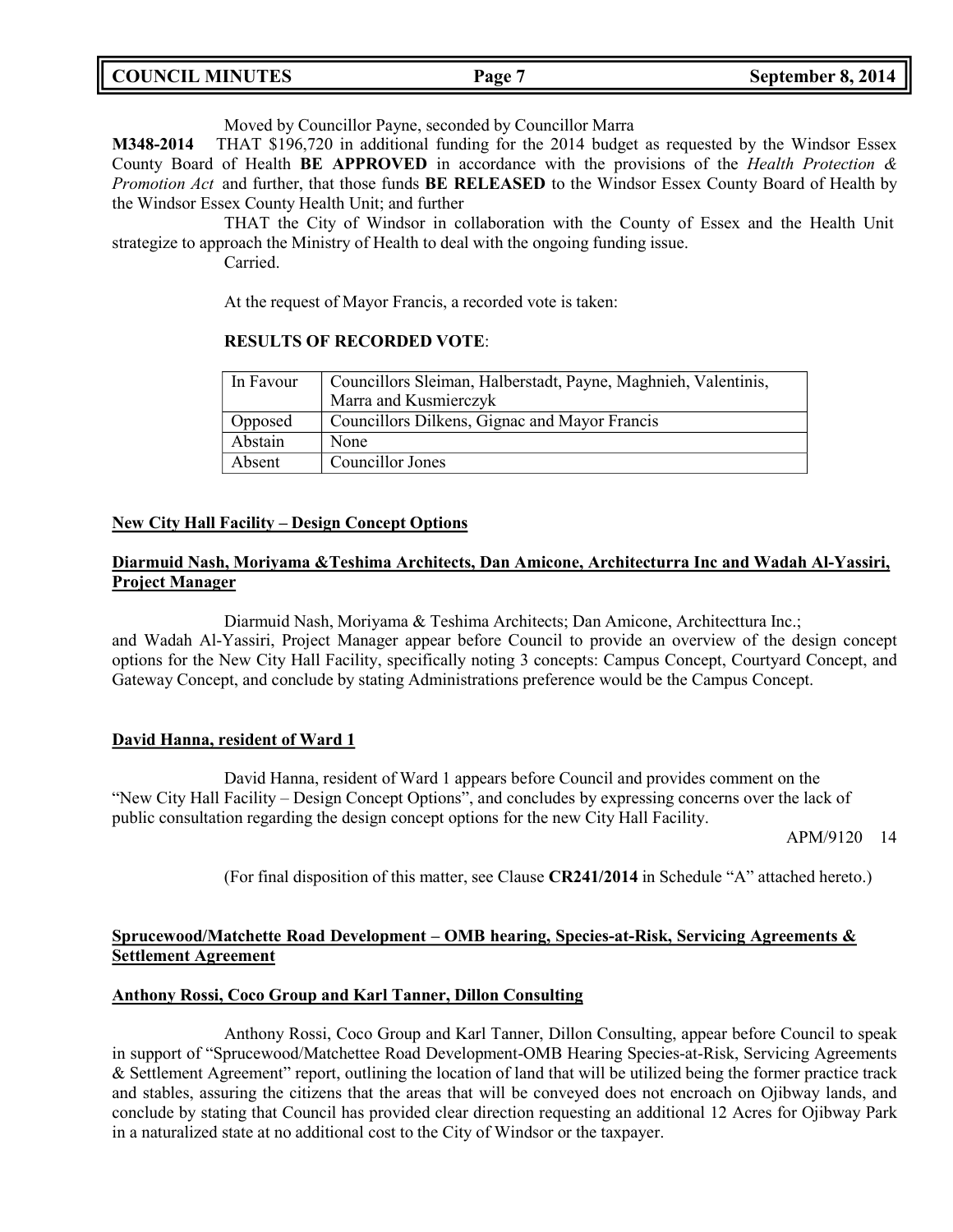### **Nancy Pancheshan, resident**

Nancy Pancheshan, resident appears before Council, to speak against recommendation 1 of the "Sprucewood/Matchette Road Development- OMB Hearing Species-at-Risk, Servicing Agreements & Settlement" report, suggesting that it is a decision that ignores environmental concerns and current local business owners, and concludes by stating that the Ministry of Natural Resources and Forestry (MNRF) has issued an Endangered Species Act permit (ESA permit) without consideration given to the increase of vehicular traffic, suggesting that it will increase by 16,000.

### **Giovanni Abati, resident**

Giovanni Abati, resident, appears before Council to speak against the "Sprucewood/Matchette Road Development –OMB Hearing Species-at-Risk, Servicing Agreements & Settlement" report, stating that the development will affect the endangered species, and concludes by stating that any type of commercial development will harm the natural spaces that are in the area.

### **David Hanna, resident**

David Hanna, resident, appears before Council to speak against the "Sprucewood/Matchette Road Development-OMB Hearing Species-at-Risk, Servicing Agreements & Settlement" report, suggesting that the recommendation ignores environmental concerns, and concludes by stating that the community already has numerous buildings that are vacant.

## **Jesse Gardner Costa, Essex County Field Naturalist Club and Member of Windsor-Essex County Environment Committee**

Jesse Gardner Costa, Essex County Field Naturalist Club and Member of Windsor-Essex County Environment Committee, appears before Council to speak against the "Sprucewood/Matchette Road Development-OMB Hearing Species-at-Risk, Servicing Agreements & Settlement" report, requesting that the matter be deferred for further public consultation, and concludes by stating that issues surrounding road expansions and environmental concerns need further review prior to making a decision on the matter.

### **Anna Lynn Meloche, resident**

Anna Lynn Meloche, resident, appears before Council appears before Council to speak against the "Sprucewood/Matchette Road Development-OMB Hearing Species-at-Risk, Servicing Agreements & Settlement" report, requesting that the matter be deferred for further consultation with the citizens, and concludes by stating that Ojibway lands require expansion as opposed to a decrease.

### **Russ Jones, resident of Amherstburg**

Russ Jones, resident of Amherstburg, appears before Council and provides comment regarding the report related to the Sprucewood/Matchette Road Development, stating that Matchette Road causes the most concern as the ditches are a habitat for species at risk, and concludes by stating that widening the road will eliminate a nesting habitat for the endangered turtles and a place for the use of crayfish burrows for the snakes to hibernate.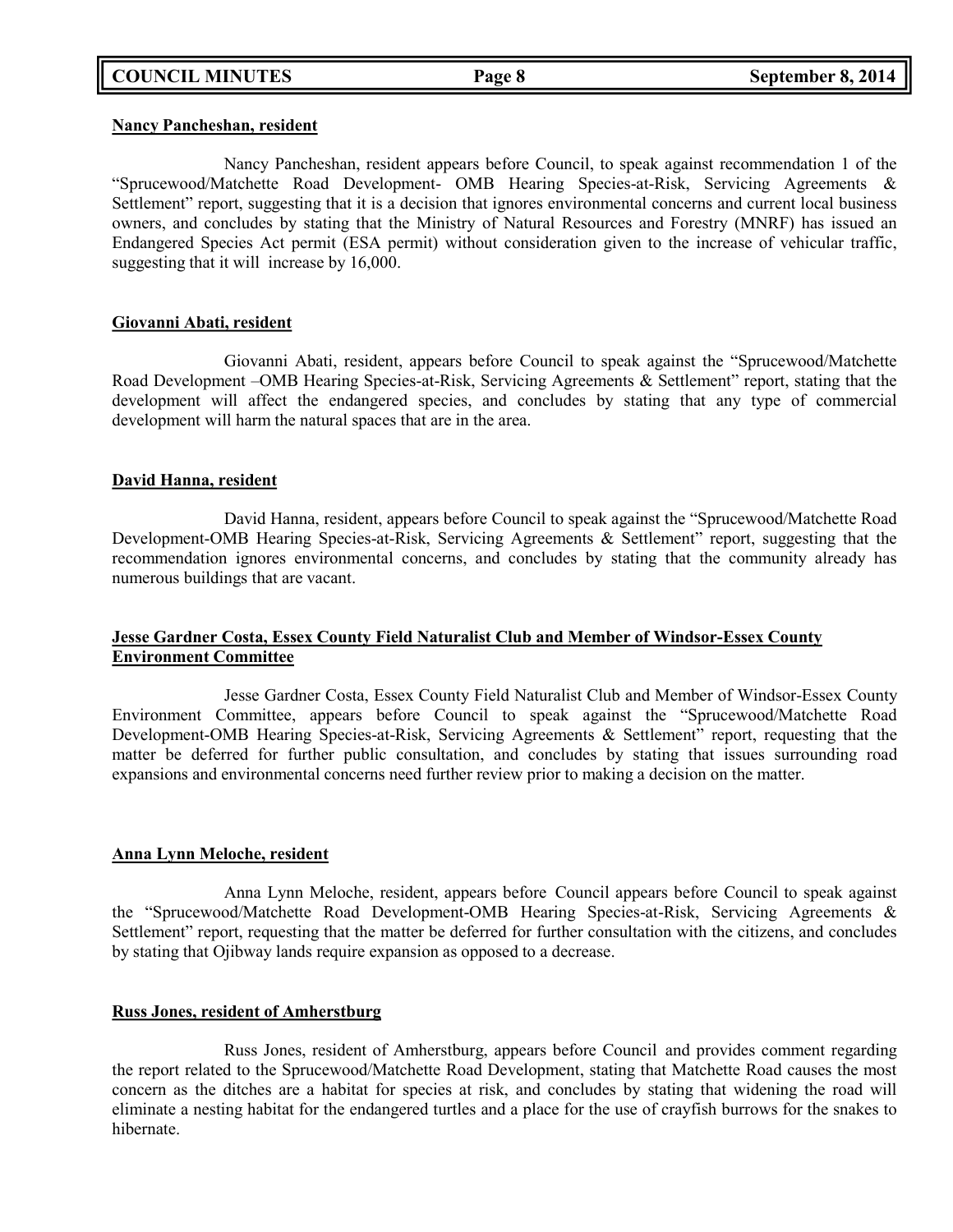# **COUNCIL MINUTES Page 9 September 8, 2014**

### **Carol Easton, resident**

Carol Easton, resident, appears before Council and provides comment regarding the report related to the Sprucewood/Matchette Road Development, stating that a decision at this time seems premature as many questions remain unanswered, and concludes by requesting the matter be deferred for further public consultation.

Mayor Francis leaves the meeting at 10:06 o'clock p.m. and Councillor Dilkens assumes the Chair.

Mayor Francis returns to the meeting at 10:07 o'clock p.m. and Councillor Dilkens returns to his seat at the Council table.

### **Lisa Large, resident**

Lisa Large, resident, appears before Council to speak against the "Sprucewood/Matchette Road Development-OMB Hearing Species-at-Risk, Servicing Agreements & Settlement" report, suggesting that many vacant lots throughout the City could be utilized for this development, and concludes by requesting the matter be deferred to explore the possibility of utilizing another vacant location for the big box development and preserving the natural habitat.

ZO/7802 ZB/7801 16

| M349-2014  | Moved by Councillor Dilkens, seconded by Councillor Valentinis,<br>That in accordance with Section 3.5 of the Procedure By-law, the time of the meeting |
|------------|---------------------------------------------------------------------------------------------------------------------------------------------------------|
|            | <b>BE EXTENDED</b> beyond $11:00$ o'clock p.m. to permit the continuation of the agenda.<br>Carried unanimously at 10:48 o'clock p.m.                   |
|            | Councillor Jones was absent from the meeting when the vote was taken on this matter.                                                                    |
| the Chair. | Mayor Francis leaves the meeting at $11:50$ o'clock p.m. and Councillor Dilkens assumes                                                                 |

Mayor Francis returns to the meeting at 11:52 o'clock p.m. and Councillor Dilkens returns to his seat at the Council table.

## **Regular Business Items**

Item 1 RFP 71-14 Opportunities for Advertising in the Public Right-of-Way

## **Motion to Waive the Procedural By-law**

Moved by Councillor Valentinis, seconded by Councillor Marra, **M350-2014** That Rule 3.3 (c) of the *Procedure By-law, 98-2011as amended,* **BE WAIVED** to allow the Mayor to call a Special Meeting of Council on September 9, 2014 without giving twenty-four hours notice. Carried. Councillors Maghnieh and Halberstadt voting nay. Councillor Jones was absent from the meeting when the vote was taken on this matter.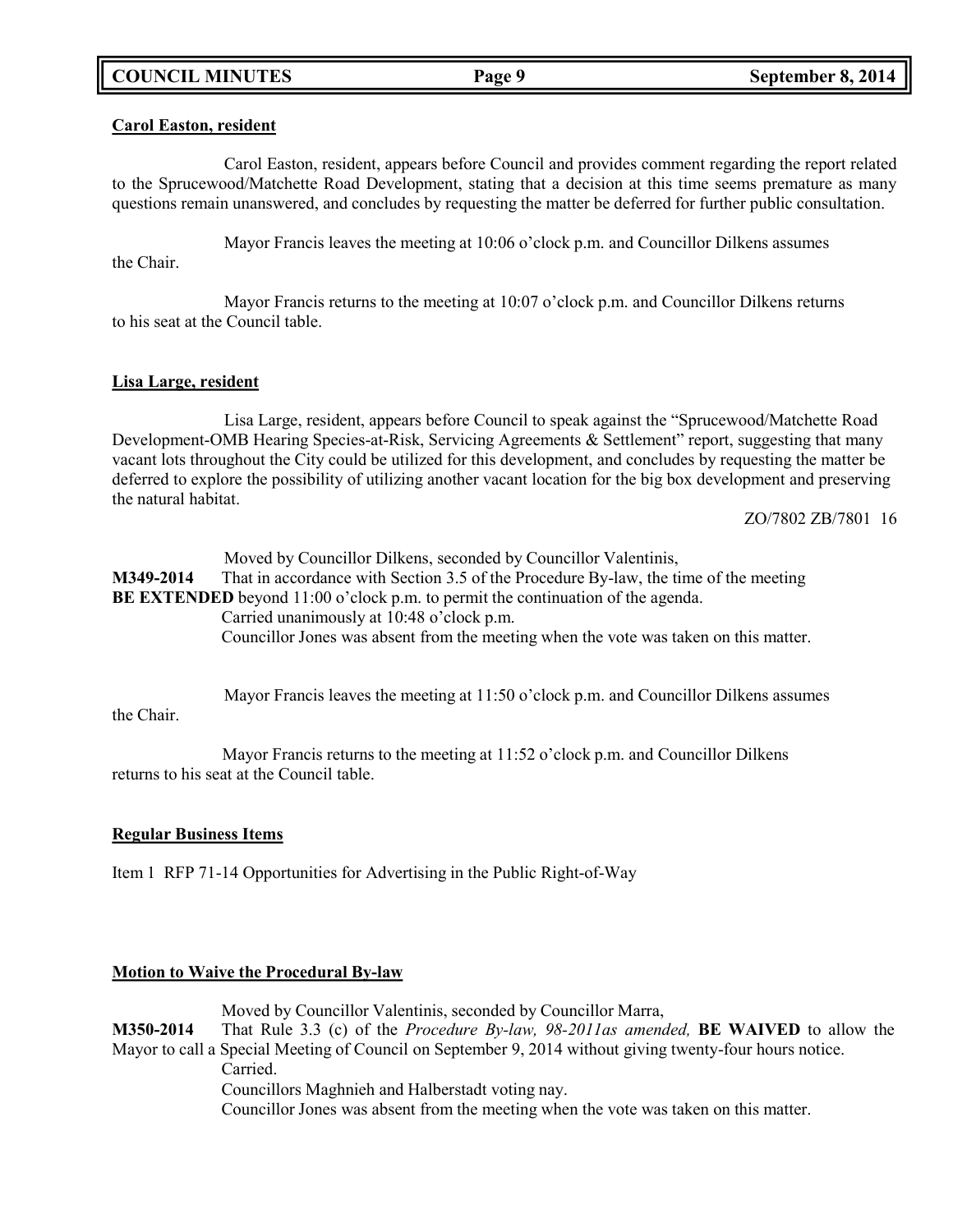# **COUNCIL MINUTES Page 10 September 8, 2014**

## **CLERK'S NOTE:**

The following **ITEMS WERE NOT CONSIDERED AND/OR CONCLUDED AT THE SEPTEMBER 8, 2014 MEETING OF COUNCIL.** These items will be carried over to the September 9, 2014 meeting of Council for consideration:

- 1. Item No. 16 Sprucewood/Matchette Road Development OMB hearing, Species-at-Risk, Servicing Agreements & Settlement Agreement;
- 2. The report of the special In-Camera meeting held September 8, 2014;
- 3. Report No. 88 of the Windsor-Essex County Environment Committee of its meeting held September 4, 2014;
- 4. By-laws 156-2014 through 167-2014(inclusive);
- 5. New Notices of Motions.

## **CLERK'S NOTE:**

The Confirmatory By-law was adopted at the September 9, 2014 meeting of Council

Accordingly, the meeting is adjourned at 11:55 o'clock p.m. and all outstanding matters will be dealt with at a special meeting of Council scheduled for September 9, 2014.

**MAYOR**

**CITY CLERK**

## **THIS IS A DRAFT COPY**

# **DEPUTY CITY CLERK/SUPERVISOR OF COUNCIL SERVICES**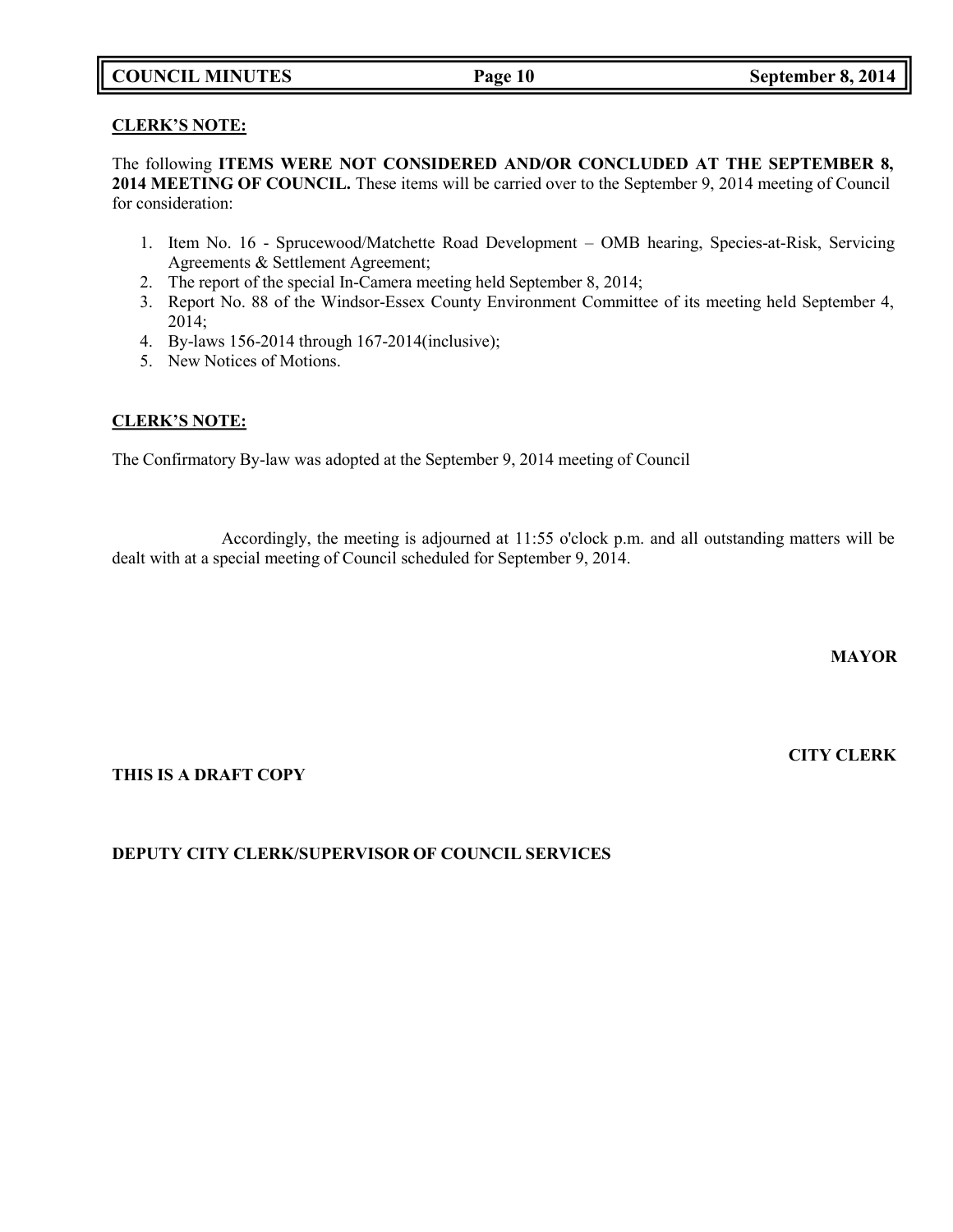# **COUNCIL MINUTES Page 11 September 8, 2014**

Gignac Valentinis

### CR228/2014

I. That the RFP No. 71-14 for Bus Shelter Advertising **BE AWARDED** to 1333988 Ontario Inc. o\a Streetseen Media for a term of ten years with an option to extend for five additional year and all other terms included in the RFP, and that revenues generated from the advertising on bus shelters **BE CREDITED** to the City's Operating Budget and subject to the annual budget process.

II. That this report **BE FORWARDED** to the Transit Windsor Board and that they be requested to ratify the administrative recommendation in accordance with the purchasing by-law, and acknowledge the City Council decision in this regard, and that the Board be asked to provide direction and guidance to Transit Windsor administration in regards to implementation and provide any comments to City Council in this regard.

III. That the RFP No, 71-14 for Outdoor Furnishings-Advertising and Maintenance on the Public Right of Way **BE AWARDED** to Creative Outdoor Advertising for a term of ten years with an option to extend for five additional year and all other terms included in the RFP and that revenues generated from the advertising on outdoor furniture **BE CREDITED** to the City's Operating Budget and subject to the annual budget process.

IV. That the option to have Creative Outdoor Advertising provide refuse pickup and disposal

**BE DEFERRED** until CUPE Local 82 has the opportunity to present the department head with a proposal and the department head has an opportunity to review and finalize his decision in this regard, in accordance with Article 27 of the CUPE Local 82 collective agreement; and upon completion of the review, an administrative report **BE PREPARED** for Council's consideration.

V. That the Chief Administrative Officer and the City Clerk **BE AUTHORIZED** to sign the above contracts with 1333988 Ontario Inc. o\a Streetseen Media and Creative Outdoor Advertising, satisfactory in form to the City Solicitor, in technical content to the City Engineer and in financial content to the City Treasurer.

Carried.

Report Number **17298 SE/11996** 1

Internal Distribution Public Works [Tiffany Pocock] City Engineer City Solicitor Executive Director of Human Resources Manager of Purchasing & Risk Management Chief Financial Officer/City Treasurer

External Distribution 1333988 Ontario Inc. o/a Streetseen Media [\(chris@streetseenmedia.com](mailto:chris@streetseenmedia.com)) Sambrook Media Corporation [\(info@sambrookmedia.com](mailto:info@sambrookmedia.com)) Creative Outdoor Advertising [\(municipal@creativeoutdoor.com](mailto:municipal@creativeoutdoor.com) ) Showstops Inc. [\(john.dignan@cogeco.ca](mailto:john.dignan@cogeco.ca)) CUPE Local 82 [\(cupelocal82@cogeco.net](mailto:cupelocal82@cogeco.net) ) Kerry Stomp, Ashko Enterprises Inc. [\(ashkofabricating@aol.com](mailto:ashkofabricating@aol.com))

Abstract – Budget File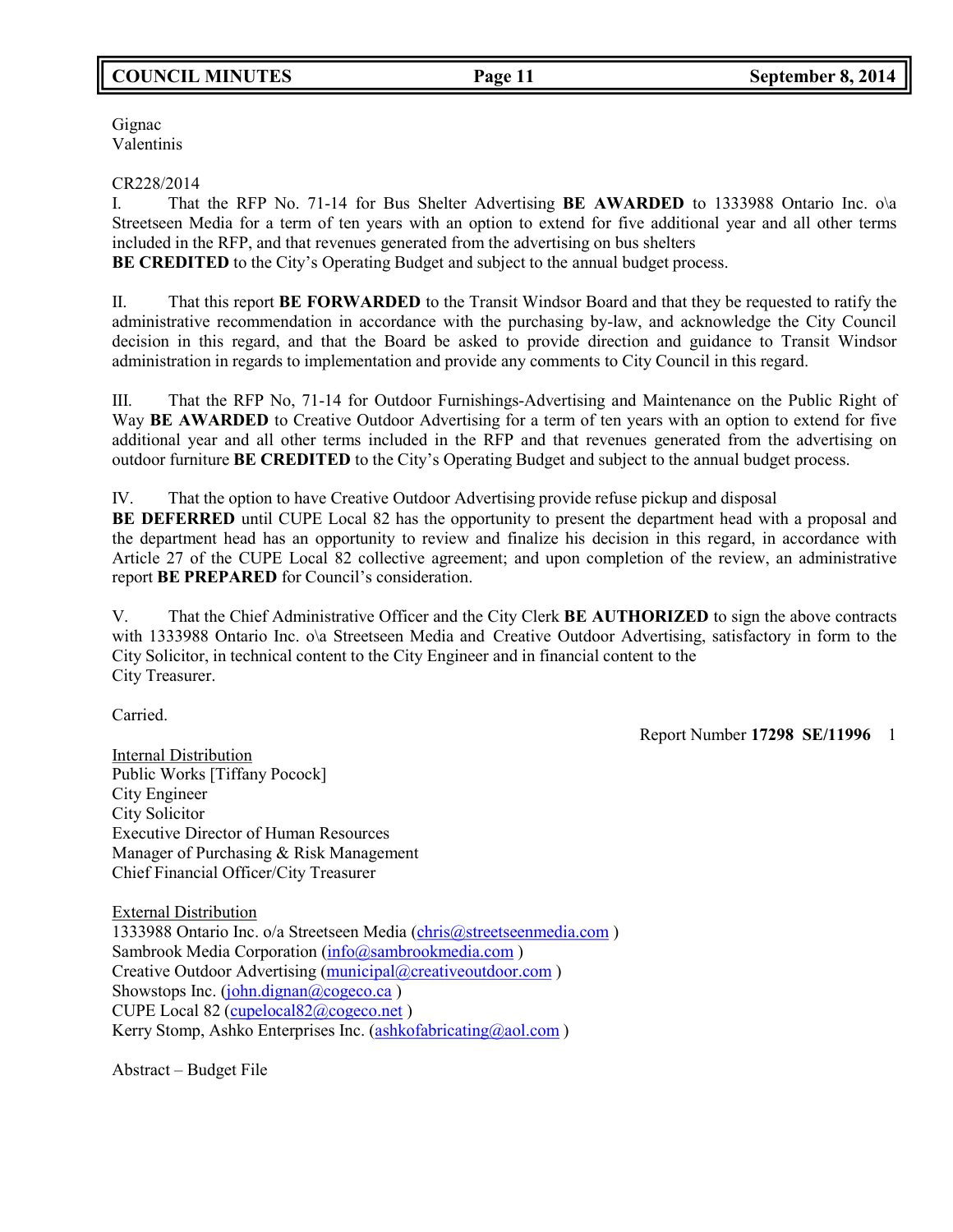# **COUNCIL MINUTES Page 12 September 8, 2014**

Dilkens Jones

CR229/2014 That City Council **ACCEPT** Administration's recommendation with regards to approval of 25 applications for total tax relief of \$32,316.62; and

That City Council **SUPPORT** Administration's recommendation with regards to the denial of 42 applications for tax relief.

Carried.

Report Number **17368 AF2014** 2

Internal Distribution Finance [Susan Brown] Chief Financial Officer/City Treasurer Deputy Treasurer – Taxation and Financial Projects, Janice Guthrie

External Distribution Angela Fitzpatrick (769 Church Street, Windsor, ON N9A 2N7) Victoria Cross [\(vcross@hotmail.com](mailto:vcross@hotmail.com)) Paul Chislett [\(paul.chislett@gmail.com](mailto:paul.chislett@gmail.com)) Mike Tessier [\(miketessier4mayor@gmail.com](mailto:miketessier4mayor@gmail.com))

Halberstadt Jones

CR230/2014 That City Council **ACCEPT** Administration's recommendations with regards to Applications for Tax Reduction, Cancellation and Refunds as noted in Appendices A through E; and

That the City Treasurer **BE AUTHORIZED** to amend the City's Tax Master Collector's Roll for the years 2011 through 2014 in the amount of \$280,092 (including education portion).

Carried.

Report Number **17373 AF2014** C3

**Appendices** A-E

Internal Distribution Finance [Roger Lauziere] Chief Financial Officer/City Treasurer Deputy Treasurer – Taxation & Financial Projects, Janice Guthrie

Halberstadt Jones

CR231/2014 That Council **AUTHORIZE** the Repairs and Improvements to Little River, in accordance with Section 78 of *the Drainage Act*.

Carried.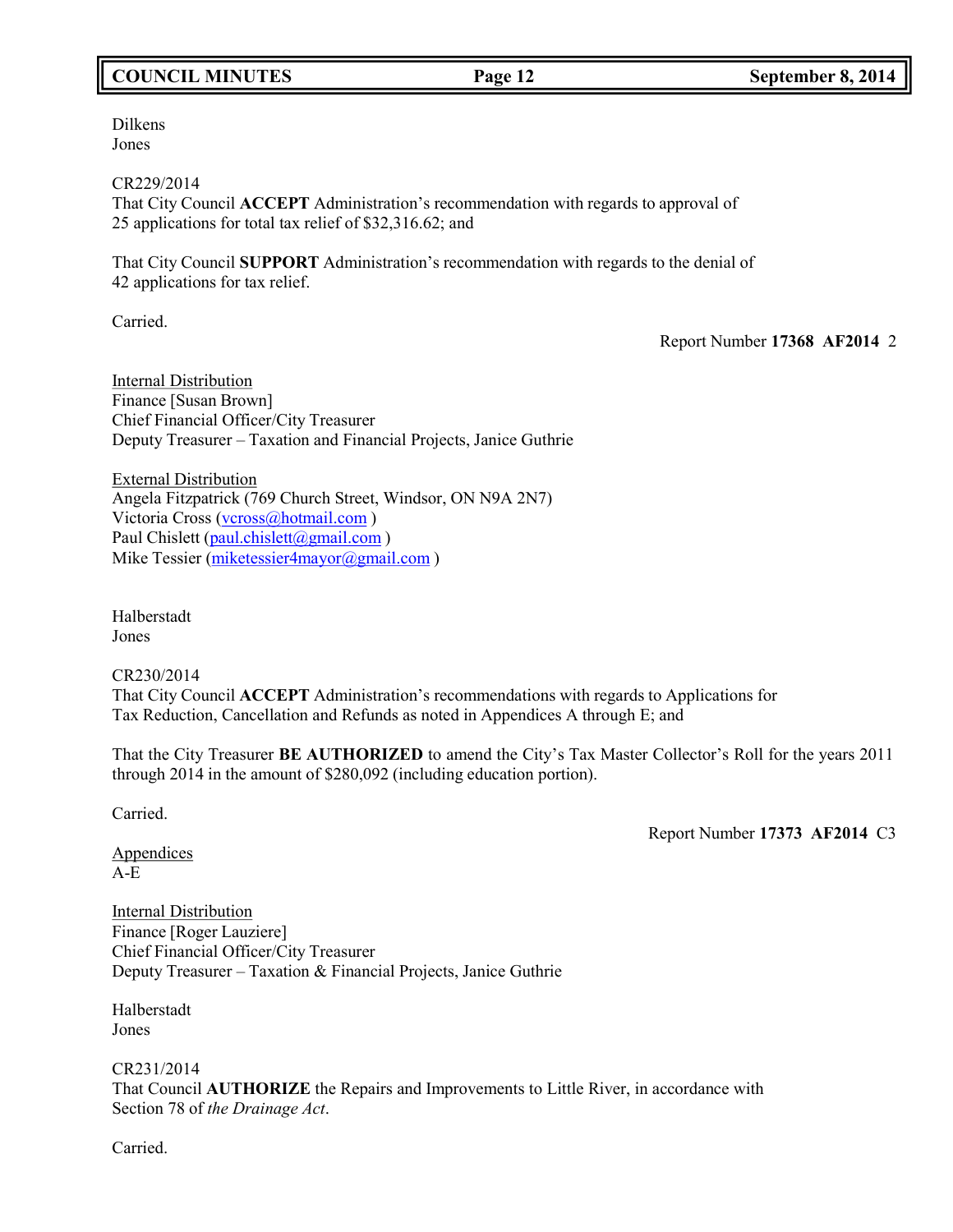# **COUNCIL MINUTES Page 13 September 8, 2014**

Report Number **17324 SW2014** C4

**Internal Distribution** Public Works [Anna M. Godo] City Engineer Chief Financial Officer/City Treasurer City Solicitor Manager of Purchasing & Risk Management

External Distribution John Henderson, ERCA (*jhenderson@erca.org*) Oliver Ng, Stantec Consulting Ltd. [\(oliver.ng@stantec.com](mailto:oliver.ng@stantec.com))

Halberstadt Jones

### CR232/2014

THAT Council **AUTHORIZE** Administration to execute FIT 3.0 contracts for the three OPA approved Photovoltaic (PV) Systems at the following sites: WFCU Centre, Transit Windsor, and Forest Glade Arena; and

THAT Council **APPROVE** an amount of \$62,500 for Contract and Performance Security Deposits of which \$44,500 will be paid out of project ID 7085900 (funds previously approved by Council for FIT applications) and the balance of \$18,000 to **BE FUNDED** from the Corporate Energy Reserve Fund 188; and

THAT Council **APPROVE** the issuing of a Request for Proposal (RFP) in accordance with Purchasing Bylaw 93- 2012 for the City's installation of three PV systems at WFCU Centre, Transit Windsor, and Forest Glade Arena; and

THAT the Council **DIRECT** Administration to report back on the outcome of the RFP identifying the successful proponent along with a detailed business case analysis for each project; and

THAT the Chief Administrative Officer and City Clerk **BE AUTHORIZED** to sign as may be required agreements and contracts with the Provincial Government and its affiliated agencies as well as EnWin Utilities; such documents to be satisfactory in form to the City Solicitor, in technical content to the Manager of Energy Initiatives and in financial content to the City Treasurer.

Carried.

Report Number **17371 MU/8327** C5

Internal Distribution Asset Planning [Sergio Grando] Asset Planning [Sokol Aliko] Asset Planning [Melissa Osborne] Chief Financial Officer/City Treasurer Manager of Purchasing & Risk Management Executive Director of Recreation & Culture General Manager, Transit Windsor Executive Director of Parks & Facilities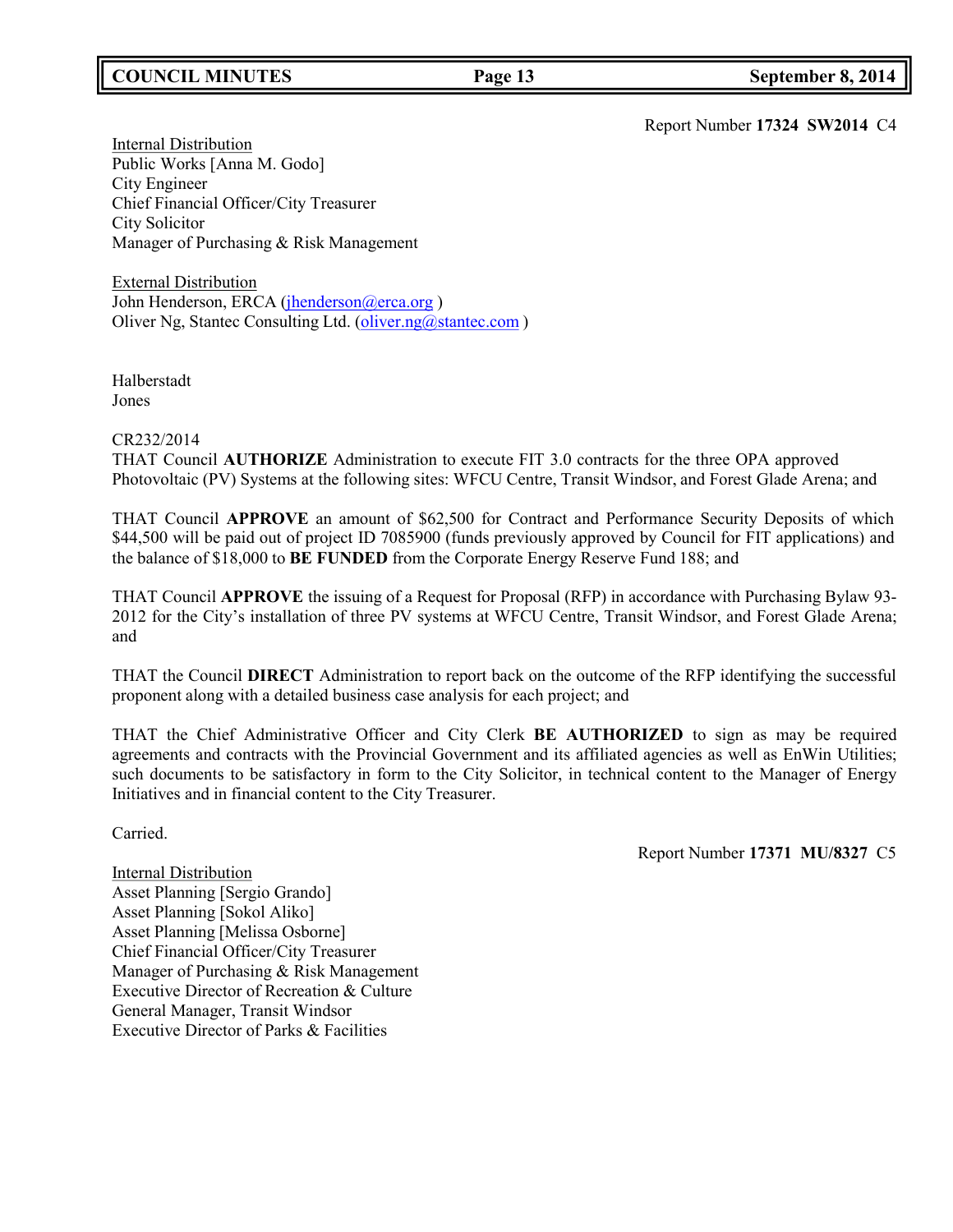# **COUNCIL MINUTES Page 14 September 8, 2014**

Halberstadt Jones

### CR233/2014

That City Council **PROVIDE** an exemption from Demolition Control By-law #11806 for the property located at 241 Aylmer Ave., as the property has been identified by the Building Department as being 'Derelict' under the Property Standards By-Law, and that the owners **BE PERMITTED** to demolish the subject properties; and,

That demolition permits for the property located at 241 Aylmer Ave. **BE ISSUED** in accordance with the Demolition Control By-Law #11806, as a result of being identified by the Building Department as being 'Derelict' under the Property Standards By-Law (147-2011) and the Building Code Act; and,

That the City Council **ACKNOWLEDGE** the intent to demolish the structure at 468 Langlois Ave. as outlined in the report of the City Engineer dated August 21, 2014.

Carried.

Report Number **17360 SB/10571** C6

Internal Distribution Building Department [Dan Lunardi] Chief Building Official City Engineer Chief Financial Officer/City Treasurer City Solicitor

External Distribution Lucinda Lai Wah Wong [\(lucindawong18@yahoo.ca](mailto:lucindawong18@yahoo.ca) ) Ronald Carriere (P O Box 7003, Station Sandwich, Windsor, ON N9C 3Y6)

Halberstadt Jones

### CR234/2014

THAT the request from Windsor Eats Inc. to host the 2nd Annual Windsor Craft Beer Fest and for a temporary road closure of Argyle Road between Brant Street and Assumption Street and Assumption Street between Argyle Road and Devoshire Road on October 17 and 18, 2014 **BE APPROVED**; and further,

THAT the event **BE DESIGNATED** as "Significant Municipal Event Status" for the purpose of applying for a Special Occasions Permit.

Carried.

Report Number **17350 SR/11997** C7

Internal Distribution Community Special Events [Mike Taylor] Executive Director, Recreation & Culture Executive Director of Operations & Deputy City Engineer Community Development & Health Commissioner

External Distribution Adriano Ciotoli [\(info@windsoreats.com](mailto:(info@windsoreats.com) ) Special Events Mailing List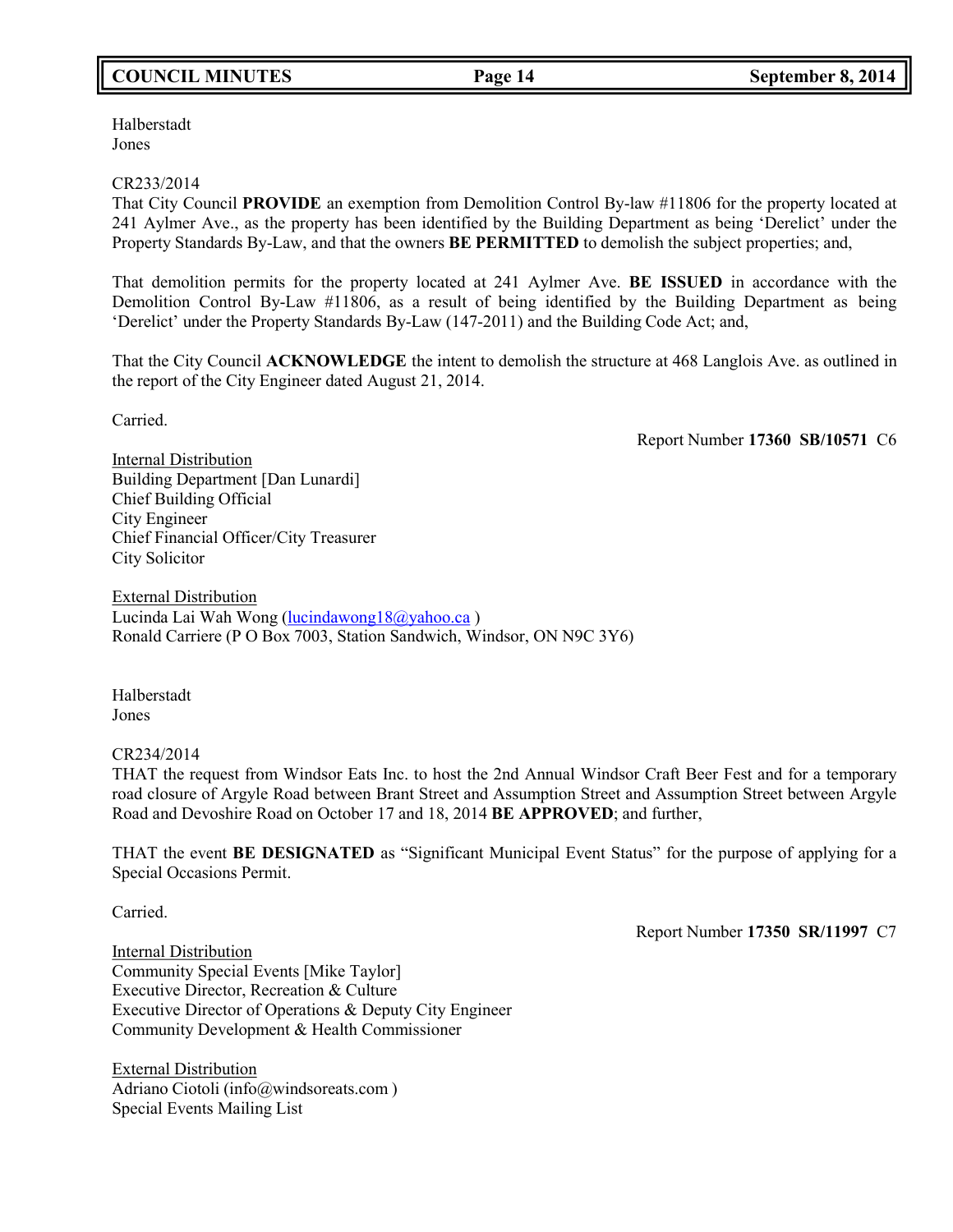# **COUNCIL MINUTES Page 15 September 8, 2014**

Dilkens Jones

### CR235/2014

That the application by Michael Stojcic, on behalf of the operators of 53-63 Pitt Street East (Panache Ultra Lounge, LaGuardia Restaurant, Tequila Bob's) for permission to expand the existing sidewalk to facilitate new and expanded sidewalk cafes adjacent to the north elevation of the building fronting Pitt Street East **BE DEFERRED** to allow Administration to complete the downtown traffic study.

Carried.

Councillors Gignac, Maghnieh and Kusmierczyk voting nay.

Report Number **17363 SE2014** 8

Internal Distribution Engineering Department [Patrick Winters] City Engineer City Solicitor

External Distribution DWBIA, Debi Croucher [\(debi@downtownwindsor.ca](mailto:debi@downtownwindsor.ca) ) Mike Stojcic, Panache Ultra Lounge [\(jodycur@live.com](mailto:jodycur@live.com)) LaGuardia Italian Cuisine (59 Pitt Street East, Windsor, ON N9A 2V3) Patrick Kim, Tequila Bob's Nightclub [\(pat@thinkwindsor.com](mailto:pat@thinkwindsor.com)) Adele Pawley ( $pawley@uwindsor.ca$ ) Paula Reid [\(paulafreid@gmail.com](mailto:paulafreid@gmail.com) ) Mike Holdsworth, Downtown Residents Assoc. [\(drawindsorwebsite@gmail.com](mailto:drawindsorwebsite@gmail.com)) Abdul Basit Qureshi [\(pasha.qureshi@gmail.com](mailto:pasha.qureshi@gmail.com))

Abstract – SV - Deferred List

Gignac Dilkens

## CR236/2014

That City Council **PASS** by-laws to appoint a Chief Building Official (CBO), two Deputy Chief Building Officials, and Inspectors who have the same powers and duties as the Chief Building Official in relation to plumbing and sewage systems, effective October 1, 2014.

Carried.

Report Number **17358 SB2014** 9

**Internal Distribution** Chief Building Official [Lee Anne Doyle] City Planner City Engineer City Solicitor

External Distribution Dennis Gerrard, Windsor Essex Home Builders Association [\(gwhba@wincom.net](mailto:gwhba@wincom.net) ) Jim Lyons, Windsor Construction Association ( $\frac{1}{1}$ yons@wca.on.ca)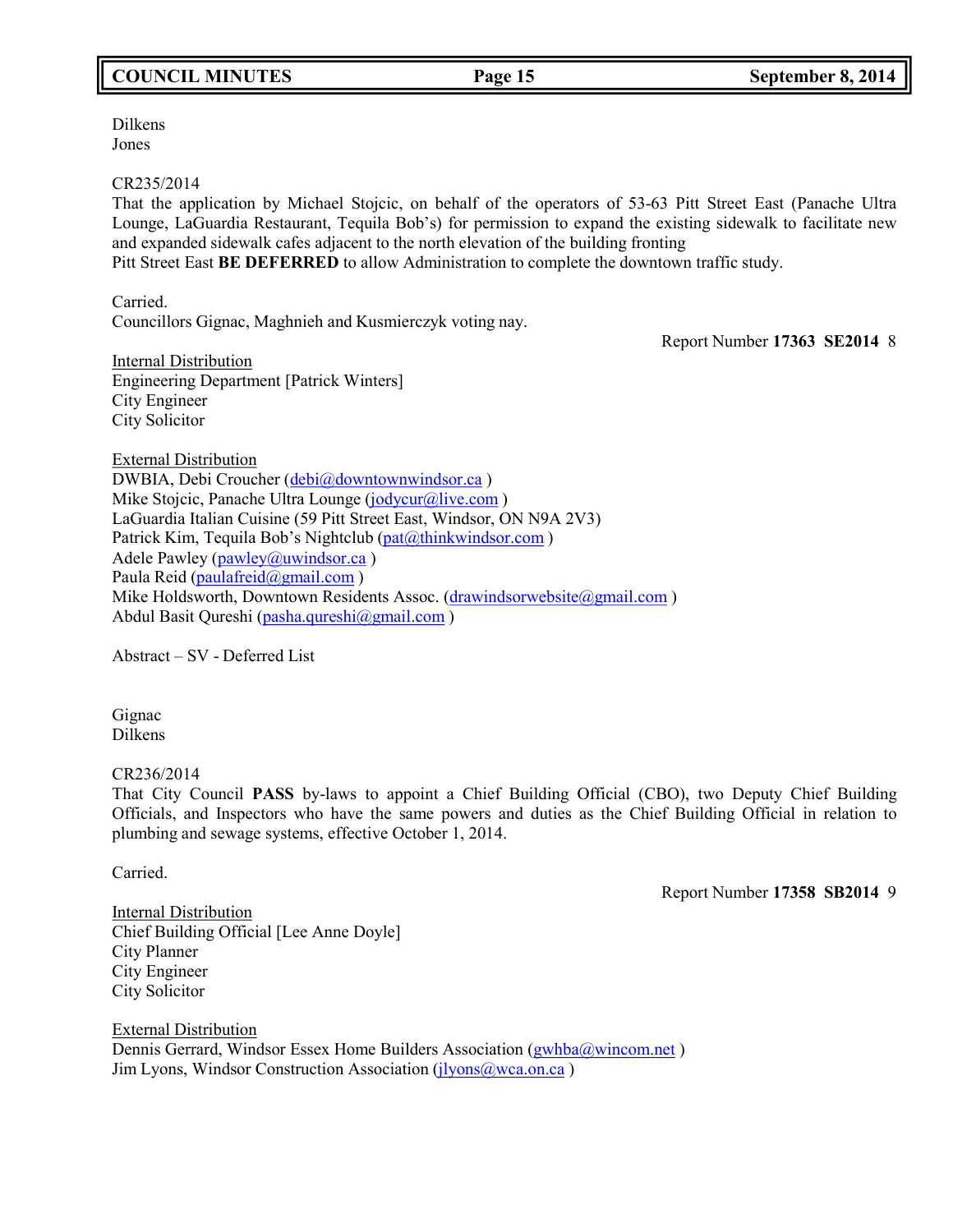# **COUNCIL MINUTES Page 16 September 8, 2014**

Halberstadt Jones

### CR237/2014

That the CAO and City Clerk **BE AUTHORIZED** to enter into agreements with third party organizations as necessary as it relates to the collection of outstanding liens and property taxes subject to review for legal content by the City Solicitor and to financial and technical content by the City Treasurer.

Carried.

Report Number **17375 AF/11998** C10

Internal Distribution Taxation and Financial Projects [Janice Guthrie] Chief Financial Officer/City Treasurer City Solicitor

External Distribution Andy Furlong [\(andy.furlong@yahoo.com](mailto:andy.furlong@yahoo.com))

Halberstadt Jones

## CR238/2014

That Council **APPROVE** the selection of 509805 Ontario Limited, operating as Brite Linen Services as the successful proponent for the provision of linen laundry services, in accordance with their submission in response to RFP #91-14; and

THAT the City Solicitor **BE AUTHORIZED** to prepare a contract for those services; and

THAT the Chief Administrative Officer and the City Clerk **BE AUTHORIZED** to sign the contract, satisfactory in form to the City Solicitor, in technical content to the Executive Director/Administrator Huron Lodge and in financial content to the Chief Financial Officer and City Treasurer; and

THAT City Council **PRE-COMMIT** to the 2015 Operating Budget, an increase in the amount of \$190,000 for linen laundry services as there are insufficient budget dollars to support this agreement in the current budget line item for laundry services, with the understanding that the overall budget for Huron Lodge and Facility Operations remains subject to review as part of the annual budget process for 2015.

Carried.

Report Number **17366 AH/11999** C11

Internal Distribution Huron Lodge [Mary Bateman] Supervisor Maintenance, contracts & Special Projects [Adrian Busa] Administrator, Huron Lodge Executive Director of Parks & Facilities Chief Financial Officer/City Treasurer Community Development & Health Commissioner City Solicitor City Engineer

External Distribution Brite Linen & Laundry Services [\(briteproclean@aol.com](mailto:briteproclean@aol.com))

Abstract – Budget File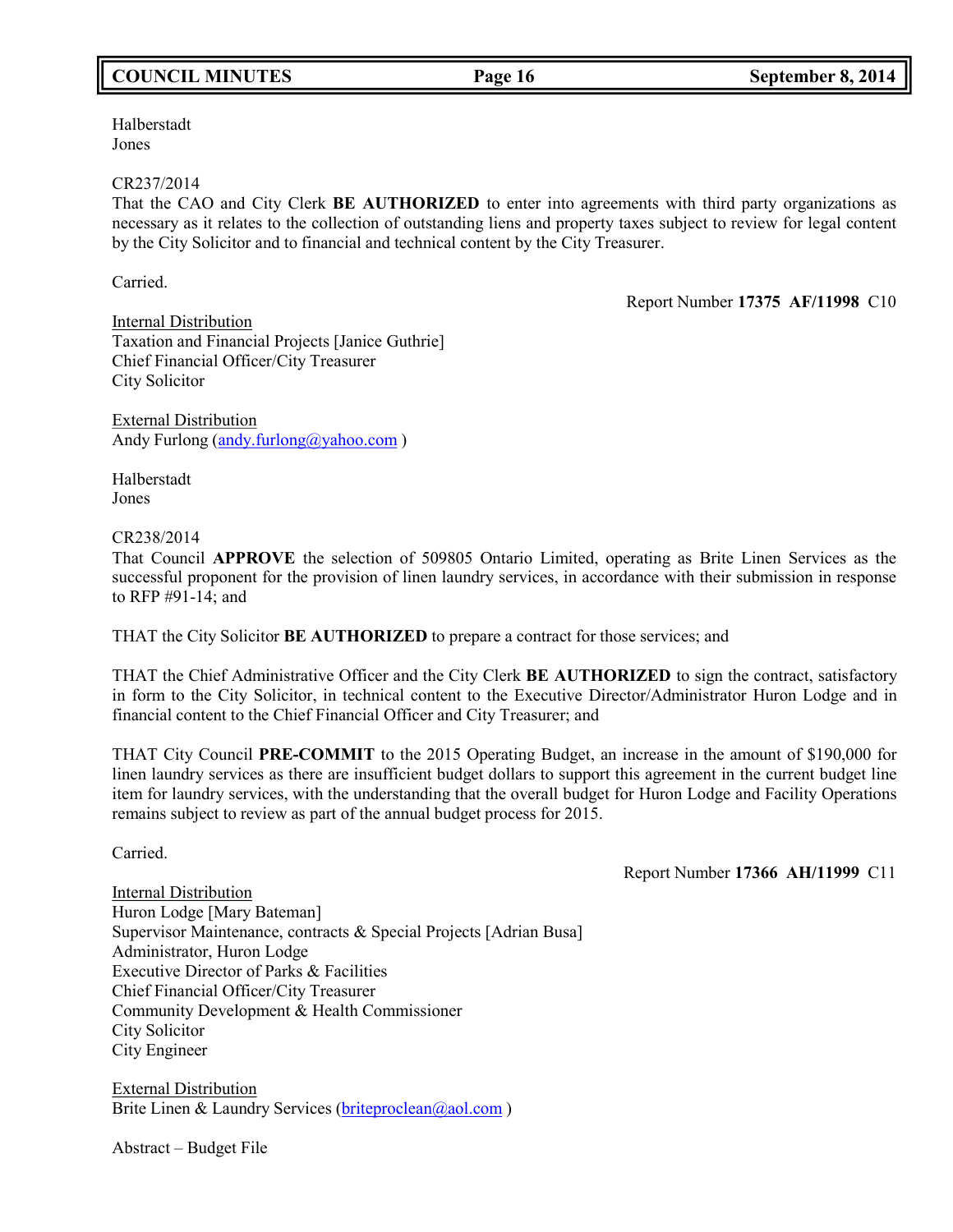Halberstadt Jones

## CR239/2014

THAT the report from the Manager of Cultural Affairs regarding the Port Laureate Program **BE RECEIVED**; and further

THAT the Poet Laureate Program **BE ESTABLISHED** as an ongoing program within the Cultural Affairs division of the Recreation and Culture Department as status quo; and further

THAT the funds to support these programs (\$2,500) **BE CHARGED** to the existing budget allocation in Cultural Affairs as part of the Municipal Cultural Master Plan Initiatives each year of the program, subject to annual approvals as part of the overall operating budget process.

Carried.

Report Number **17367 SR2014** C12

Internal Distribution Manager of Cultural Affairs [Cathy Masterson] Executive Director of Recreation & Culture Community Development & Health Commissioner Chief Financial Officer/City Treasurer

Halberstadt Jones

CR240/2014

THAT the report of the Manager of Real Estate Services dated August 22, 2014, with respect to the above matter **BE RECEIVED** for Information; and

I. THAT, in keeping with Section 5.1.2. of the City's Land Disposal Policy, the following vacant land on the west side of Electricity Drive **BE DECLARED SURPLUS** to the needs of the City: Part of Lot 102, Concession 3 McNiff's Survey, Windsor, more particularly described as Parts 1 to 5, inclusive, on draft Reference Plan, Plan File Number 1H-577 (Clarke Surveyors); and the surplus land **BE OFFERED** for sale to the abutting property owner; and

II. THAT **APPROVAL BE GIVEN** to the sale of the following vacant parcel of non-viable land to allow for creation of a landscaping, storage and a parking area.

A. PURCHASER: Mid-South Land Developments Corporation

c/o Mr. Dino Maggio 3235 Electricity Drive, Unit D Windsor, Ontario N9W 5J1

B. VACANT PARCEL: An approximate 28,194 square foot vacant parcel of non-viable land located on the west side of Electricity Drive, described legally as Part of Lot 102, Concession 3 McNiff's Survey, Windsor, more particularly described as Parts 1 to 5, inclusive, on draft Reference Plan, Plan File Number 1H-577 (Clarke Surveyors).

C. SALE PRICE: \$86,488.00 PLUS HST, as applicable.

D. ACCOUNT: The proceeds will deposited into Fund 160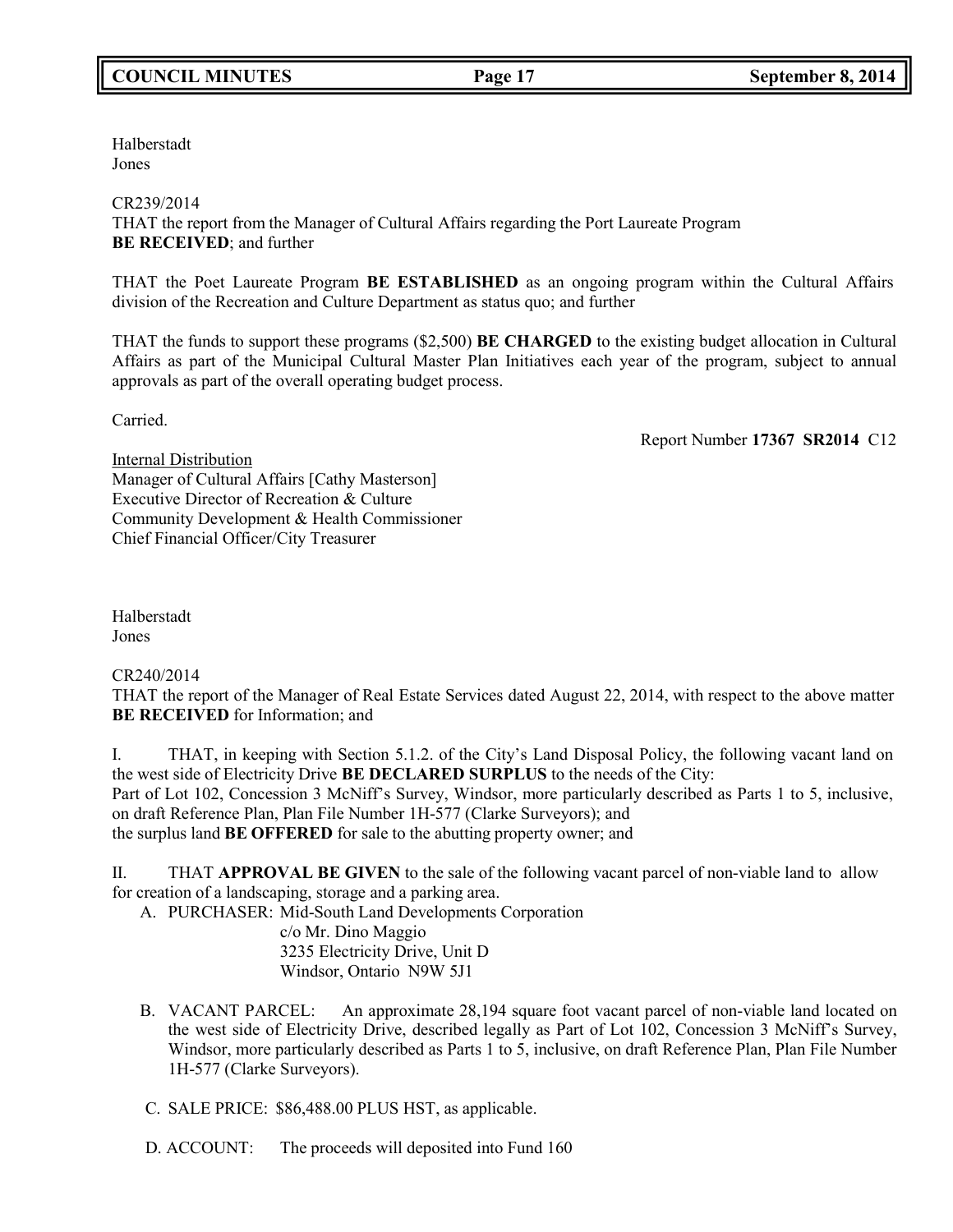## E. TERMS AND CONDITIONS:

- a) The transaction will close on or before September 30, 2014.
- b) The Purchaser will be responsible for all survey costs and its own legal fees.
- c) The City will reserve a permanent easement over Parts 3 and 5 on draft Reference Plan, Plan File Number 1H-577 (Clarke Surveyors) to allow for access to and maintenance of its storm water management pond west of the subject lands. Landscaping, storage and a parking area will be allowed on the easement areas however no permanent buildings or structures will be allowed to be constructed on or over the easement area.
- d) The Purchaser will grant a permanent easement over Part of Lot 103, Concession 3, McNiff's Survey, Windsor more particularly described as Part 6 on draft Reference Plan, Plan File Number 1H-577 (Clarke Surveyors) to allow for access to the City's storm water management pond west of the subject parcel.
- e) The Purchaser agrees to install a gate in the perimeter fence of the storm water pond to allow access to the pond from Part 3, draft Reference Plan, Plan File Number 1H-577 (Clarke Surveyors).
- f) No fencing will be allowed along the easterly perimeter of Part 5, draft Reference Plan, Plan File Number 1H-577 (Clarke Surveyors).
- g) In the event that approval is given, the Purchaser will be granted a Consent to Enter the subject lands prior to the closing date to begin its redevelopment. As a condition of the Consent to Enter, the Purchaser will be required to provide \$2.0M in general liability insurance satisfactory in form and content to the Manager of Risk & Insurance. While access to the site will be allowed under the Consent to Enter document, work on the site by the Purchaser will be restricted to the commencement of the construction of the parking lot/storage area only.
- h) In keeping with Section 5.3.1.3 of the City's Land Disposal Policy, the subject parcel may be sold directly to Mid-South; and

III. THAT the Chief Administrative Officer and City Clerk **BE AUTHORIZED** to sign all necessary agreements satisfactory in form and content to the City Solicitor, technical content satisfactory to the Manager of Real Estate Services and City Engineer; and

IV. THAT this transaction **BE COMPLETED** electronically pursuant to By-Law 366-2003 and that the Chief Administrative Officer and the City Clerk **BE AUTHORIZED** to execute all documents necessary to complete the transaction, as required and that the City Solicitor or designate

**BE AUTHORIZED** to execute documents standard to a real estate transaction.

Carried.

Report Number **17374 APM2014** C13

Internal Distribution Legal Department [Mike Stamp] City Solicitor City Engineer Chief Financial Officer/City Treasurer

External Distribution Mid-South Land Developments Corporation c/o Dino Maggio 3235 Electricity Drive, Unit D Windsor, ON N9W 5J1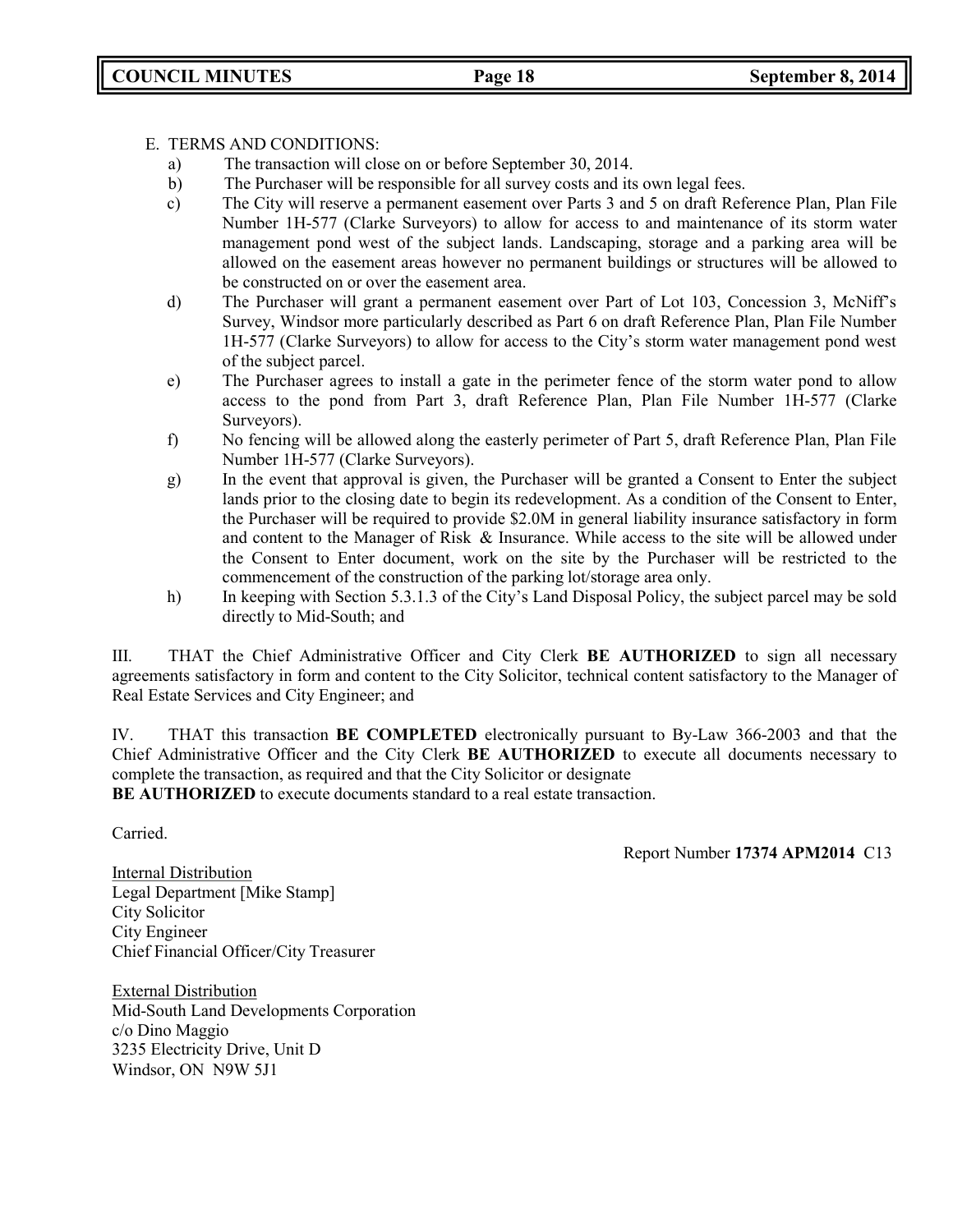# **COUNCIL MINUTES Page 19 September 8, 2014**

Gignac Dilkens

CR241/2014

That the report of the City Engineer dated August 26, 2014 entitled "New City Hall Facility- Design Concept Options" **BE RECEIVED;** and further

That design concepts (1) Campus Concept and (3) Gateway Concept presented by Moriyama & Teshima Architects and Architecttura Inc., for the New City Hall Facility **BE PRESENTED** to the general public for input, and that the results of the public consultation **BE REPORTED** back to Council for consideration within a month.

Carried.

Councillors Halberstadt and Payne voting nay. Councillor Jones was absent from the meeting when the vote was taken on this matter.

Report Number **17332 APM/9120** 14

Internal Distribution Project Administrator [Wadah Al-Yassiri] Senior Manager, Development & Geomatics City Engineer City Clerk/Licence Commissioner Chief Financial Officer & City Treasurer

External Distribution David Hanna [\(dhan96@hotmail.com](mailto:dhan96@hotmail.com) ) Diarmuid Nash [\(dnash@mtarch.com](mailto:dnash@mtarch.com)) Dan Amicone [\(dan@architecttura-inc.com](mailto:dan@architecttura-inc.com)) Carmen Brunone [\(carmen@architecttura-inc.com](mailto:carmen@architecttura-inc.com)) Chei-wei Tai [\(ctai@mtarch.com](mailto:ctai@mtarch.com) )

Jones Gignac

CR242/2014

- I. THAT City Council **RECEIVE** the report of the Fire Chief dated August 27, 2014, in accordance with the In Camera Report presented to Municipal Council on August 5, 2014; and
- II. THAT City Council **APPROVE** the move of Fire Station #8 as outlined herein and in related reports following construction of a new Fire Station #8, resulting in an improvement to current initial response to South Windsor residents; and
	- i. THAT City Council **APPROVE** the consolidation of the "approved-in-principle" new Emergency Operations Centre (EOC) project within the above new Fire Station #8 project to maximize operational and capital efficiencies of shared services; and
- III. THAT \$6,520,000 **BE CONFIRMED** as the overall budget for the design and construction of the new Fire Station #8 and EOC Facility, funded from:
	- a) On May 20, 2014, Council approved the allocation of freed up Pay as you Go Capital funding of \$2,571,936 towards the new Fire Station #8 build (CR131/2014); and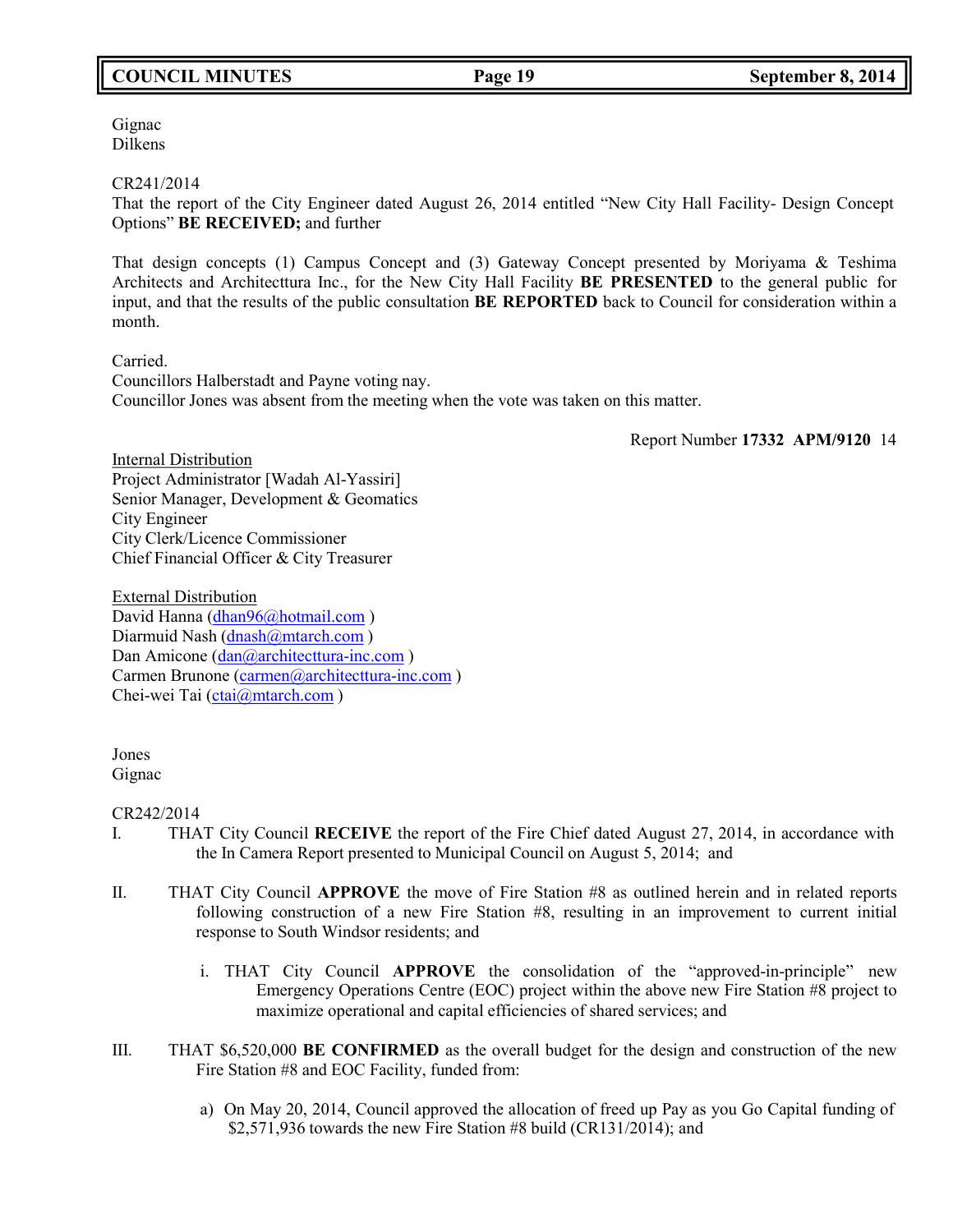- b) As part of the 2014 Capital Budget, City Council approved the Enhanced Capital Budget (B38- 2013) which included \$1.5 million as the overall budget for design and construction of a new EOC; and
- c) The remaining balance of \$2,448,064 from a pre-commitment of the 2019 capital budget (part of the 2015-2019 5-year capital plan).
- IV. THAT Administration **BE AUTHORIZED** to prepare and issue an RFP to retain a design team to complete a full design, tender and contract administration services for the construction of a new Fire Station #8 & EOC facility in compliance with the Purchasing Bylaw, and that the Chief Administrative Officer and City Clerk **BE AUTHORIZED** to sign an Agreement with the successful proponent, subject to approval in form to the City Solicitor, in financial content to the City Treasurer, and in technical content to the City Engineer; and further
- V. THAT the City Engineer **BE AUTHORIZED** to issue a tender for the new Fire Station #8 & EOC facility, satisfactory in legal form to the City Solicitor and in compliance with the Purchasing By-law; and that the results of the tender **BE REPORTED** to City Council for final approval.

Carried.

Report Number **17376 SF/12369 15**

Internal Distribution Fire Chief [Bruce Montone] Chief Financial Officer/City Treasurer Manager of Purchasing & Risk Management City Solicitor City Engineer Executive Director, Parks & Facilities

External Distribution Angelo Gertsakis, President, WPFFA Local 455 [\(angelo@cogeco.ca](mailto:angelo@cogeco.ca)) Andy Furlong [\(andy.furlong@yahoo.com](mailto:andy.furlong@yahoo.com))

Abstract – Budget File

**Note: Item 16** was dealt with at the meeting held September 9, 2014.

Halberstadt Jones

# **CR243/2014 AMENDED BY CR658/2016 ADOPTED NOVEMBER 7, 2016**

## CR243/2014

- I. THAT the request made by Cantelon Inc. under the Business Retention and Expansion Grant Program **BE APPROVED** for 100% of the municipal portion of the tax increment resulting from the proposed development at 6500 Cantelon Drive pursuant to the City of Windsor Economic Revitalization Community Improvement Plan up to a maximum of grant value of \$2,000,000; and
- II. THAT, Administration **BE DIRECTED** to prepare an agreement to implement the Business Retention and Expansion Grant Program in accordance with all applicable policies, requirements, and provisions contained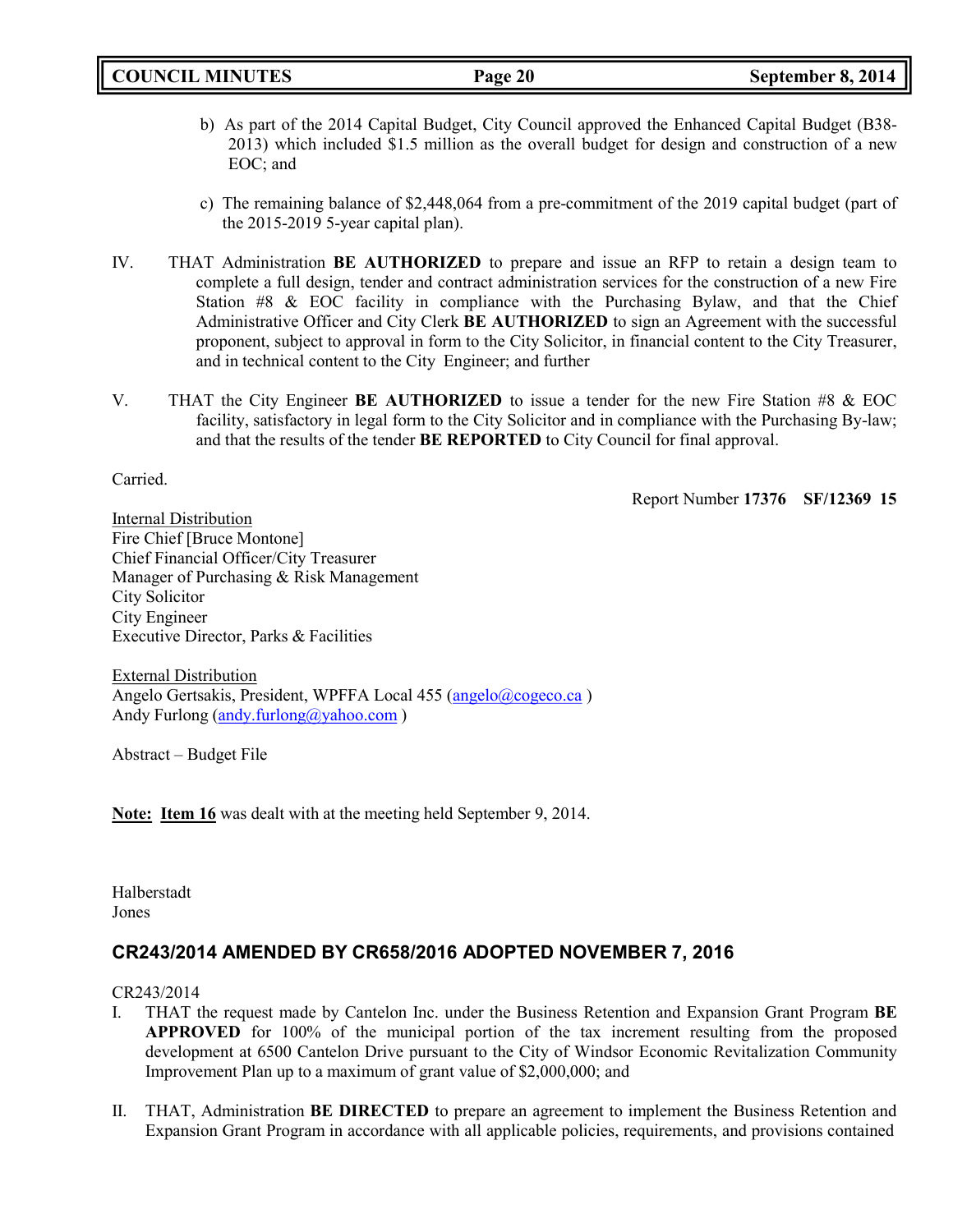# **COUNCIL MINUTES Page 21 September 8, 2014**

within the Economic Revitalization Community Improvement Plan to the satisfaction of the City Planner as to content, the City Solicitor as to legal form, and the CFO/City Treasurer as to financial implications; and

III. THAT, the CAO and City Clerk **BE AUTHORIZED** to sign the Business Retention and Expansion Grant Agreement.

Carried.

Report Number **17369 SPL/10759** C17

Internal Distribution Planning Department [Greg Atkinson] City Planner Chief Financial Officer/City Treasurer City Clerk/Licence Commissioner City Solicitor

External Distribution Dino Maggio, Mid-South Land Development Corp. [\(deltasouth@bellnet.ca](mailto:deltasouth@bellnet.ca)) Jim Williams [\(jwilliams@remaxcapital.com](mailto:jwilliams@remaxcapital.com)) Erica Krygsman [\(erica@kirwinpartners.com](mailto:erica@kirwinpartners.com) ) Cantelon Inc. [\(shamshdhala@hotmail.com](mailto:shamshdhala@hotmail.com))

Halberstadt Jones

CR244/2014

- I. THAT minor revisions to the Economic Revitalization Community Improvement Plan set out in Appendix C attached hereto, **BE APPROVED**; and
- II. THAT the request made by 1078259 Ontario Limited under the Business Retention and Expansion Grant Program **BE APPROVED** for 100% of the municipal portion of the tax increment resulting from the proposed development at 2462 Howard Avenue pursuant to the City of Windsor Economic Revitalization Community Improvement Plan; and
- III. THAT, Administration **BE DIRECTED** to prepare an agreement to implement the Business Retention and Expansion Grant Program in accordance with all applicable policies, requirements, and provisions contained within the Economic Revitalization Community Improvement Plan to the satisfaction of the City Planner as to content, the City Solicitor as to legal form, and the CFO/City Treasurer as to financial implications; and
- IV. THAT, the CAO and City Clerk **BE AUTHORIZED** to sign the Business Retention and Expansion Grant Agreement.

Carried.

Report Number **17370 SPL/10759** C18

Appendices Appendix C

Internal Distribution Planning Department [Greg Atkinson] City Planner Chief Financial Officer/City Treasurer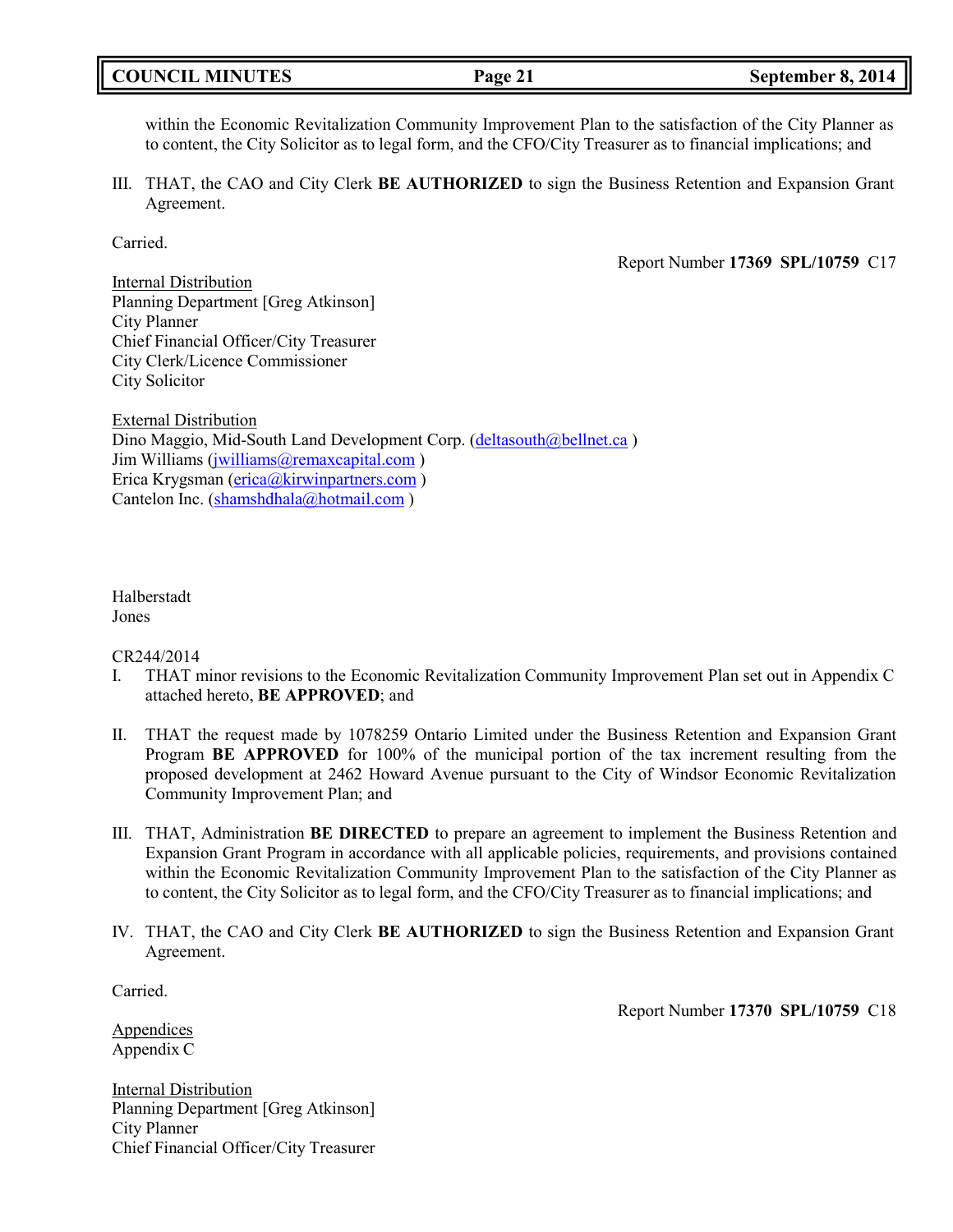# **COUNCIL MINUTES Page 22 September 8, 2014**

City Clerk/Licence Commissioner City Solicitor

External Distribution 1078259 Ontario Ltd. [\(docpsz@mnsi.net](mailto:docpsz@mnsi.net)) Aaron Marcotte [\(amarcotte@bartlet.com](mailto:amarcotte@bartlet.com))

Halberstadt Jones

CR245/2014 That the meetings of City Council scheduled for September 22, 2014 and October 20, 2014 **BE CANCELLED** due to Windsor City Council being considered a lame duck council.

Carried.

Report Number **17383 ACO2014** C19

Internal Distribution Council Services [Steve Vlachodimos] City Clerk/Licence Commissioner

External Distribution Cliff Danby, Cogeco Cable 11 [\(cliff.danby@cogeco.com](mailto:cliff.danby@cogeco.com) ) Closed Captioning

Halberstadt Jones

CR246/2014

- I. That the Basement Flooding Subsidy Program **BE AMENDED** by October 1, 2014 to include that \$300 be made available for those with existing sump pumps to provide an overflow to the outside onto a homeowner's yard under the following basic terms:
	- Plumbing permit to be obtained
	- \$2800 is still the maximum subsidy for any qualifying unit; and
- II. That an upset amount of \$150,000 limit **BE ALLOCATED** from the Westcott Road Sanitary Sewer Project, Account Number 7111017 projected surplus so that an independent consultant engineering firm can review specific sewer systems to determine any actions to reduce the chance of flooding; and
- III. That further information **BE DEVELOPED** for homeowners with respect to what they can do to diagnose potential issues in and around their home with respect to basement flooding and that such information be made available to homes throughout the City of Windsor and placed on the City of Windsor's website.

Carried.

Report Number **17377 SW2014** C20

Internal Distribution City Engineer [Mario Sonego] Chief Financial Officer/City Treasurer City Solicitor

External Distribution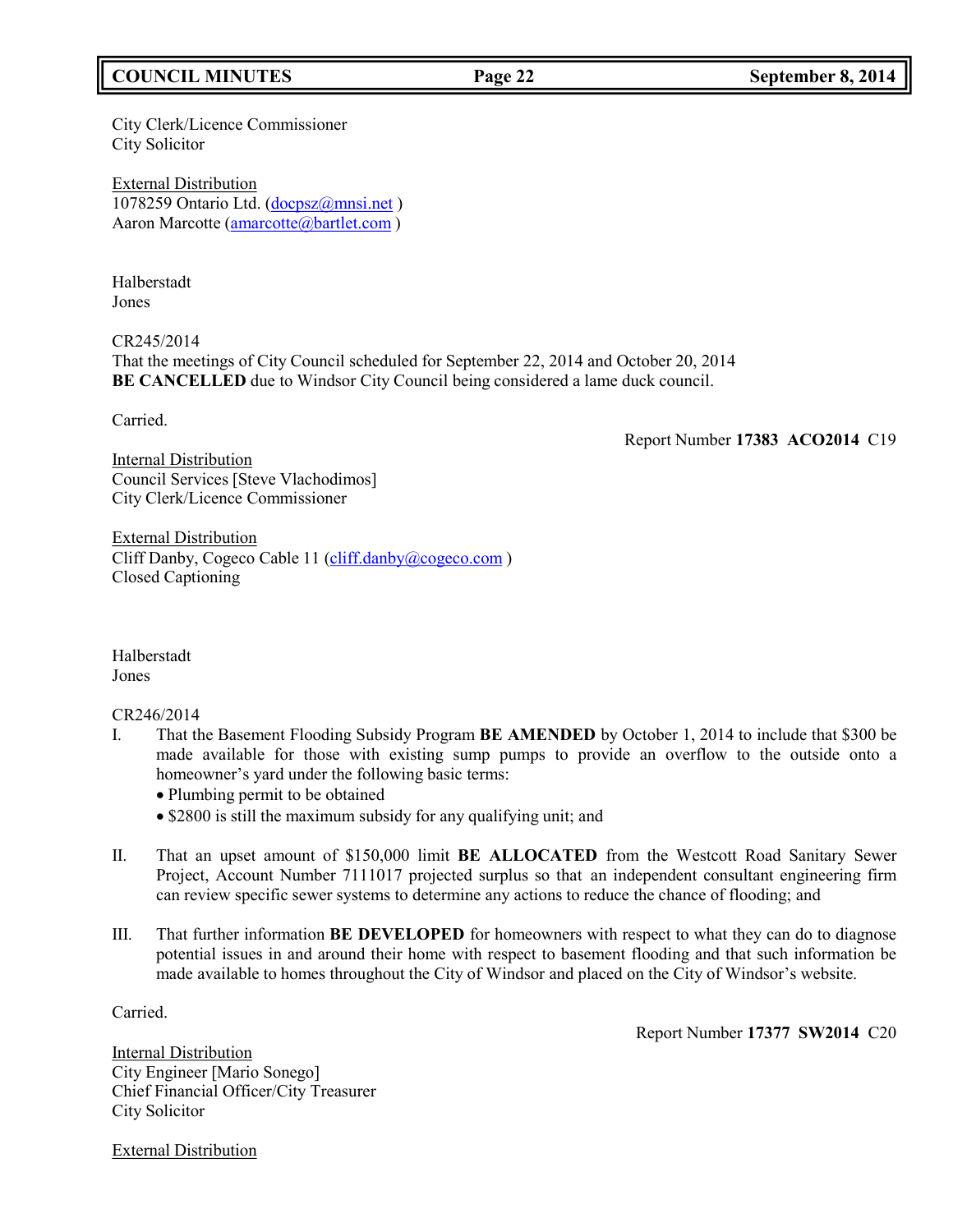## **COUNCIL MINUTES Page 23 September 8, 2014**

## **STANDING COMMITTEE RESOLUTIONS**

Moved by Councillor Halberstadt, seconded by Councillor Jones **M340-2014** That **Report No. 238 of the Planning & Economic Development Standing Committee** of its meeting held August 11, 2014 regarding "Official Plan Amendment & Zoning By-law Amendment for lands known as 1247 & 1271 Riverside Drive East, former Danny's Tavern" **BE ADOPTED** as presented. Carried.

Report Number **17310 ZO/11930 ZB/11931**

Internal Distribution Planning Department [Justina Nwaesei] City Planner City Solicitor Manager of Development Applications, Don Wilson Planner II, Development Review, Justina Nwaesei Heritage Planner, John R. Calhoun Chief Building Official City Engineer Zoning Clerk – Council Services Deputy Licence Commissioner Supervisor of Licensing City Clerk and Licence Commissioner

External Distribution St. Clair Rhodes Development Corp. [\(deltasouth@bellnet.ca](mailto:deltasouth@bellnet.ca) ) Jeffrey Slopen [\(slopen@shibleyrighton.com](mailto:slopen@shibleyrighton.com)) Karl Tanner [\(ktanner@dillon.ca](mailto:ktanner@dillon.ca)) Mayer Schulman  $(bifp@uwindsor.ca)$ 

Marianne & Peter Nykilchuck 438 Old Tecumseh Road Tecumseh, ON N8N 3S8

Jamie Quinion 214 Hall Avenue Windsor, ON N9A 2L6

Moved by Councillor Halberstadt, seconded by Councillor Jones

**M341-2014** That **Report No. 239 of the Planning & Economic Development Standing Committee** of its meeting held August 11, 2014 regarding "Brownfield Redevelopment and Economic Revitalization Community Improvement Plans (CIP) – 2014 Update" **BE ADOPTED** as presented. Carried.

Report Number **17301 SPL/10759**

Internal Distribution Planning Department [Greg Atkinson] City Planner City Solicitor Manager of Development Applications, Don Wilson Planner II, Development Review, Justina Nwaesei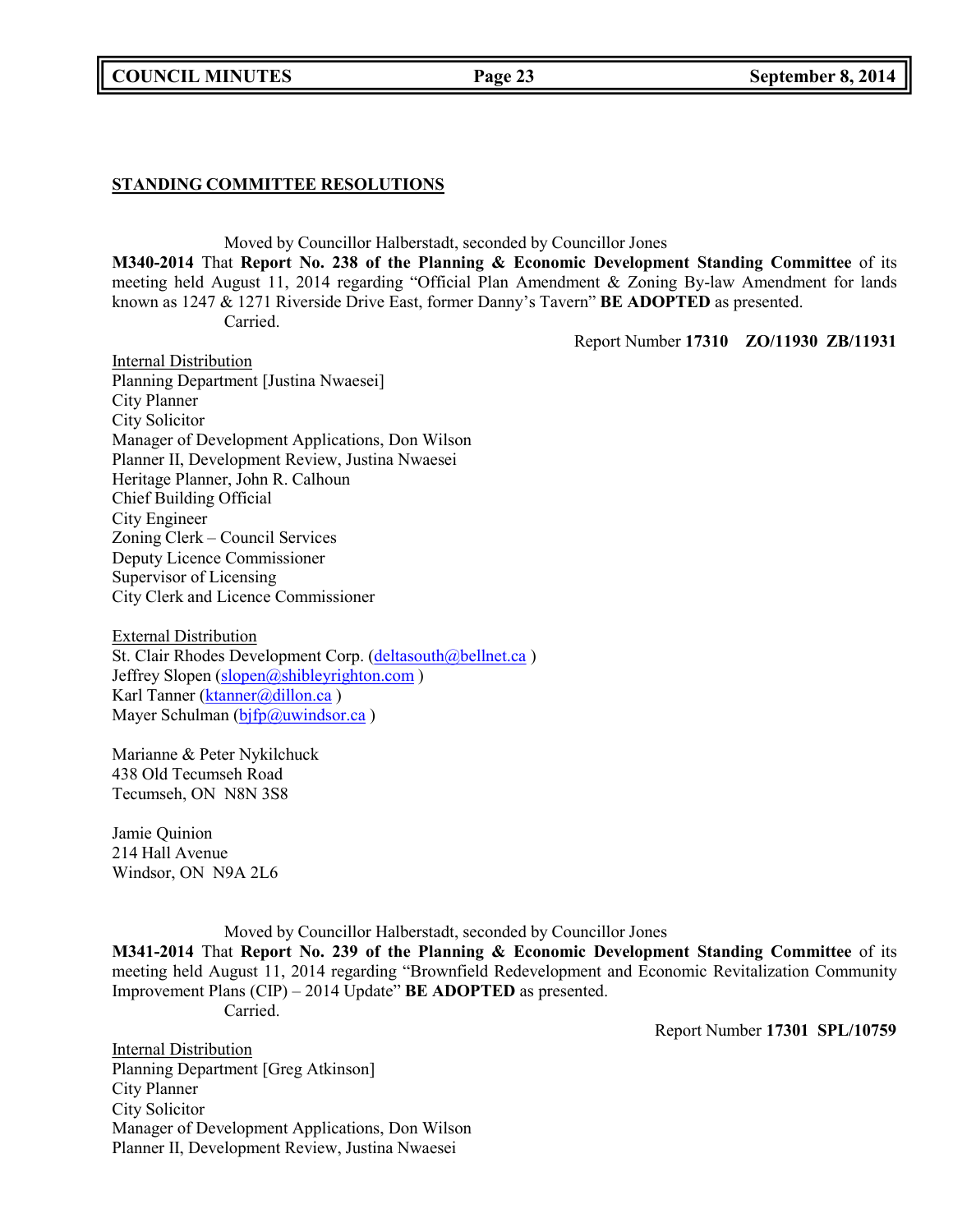## **COUNCIL MINUTES Page 24 September 8, 2014**

## Heritage Planner, John R. Calhoun Chief Building Official City Engineer Zoning Clerk – Council Services Deputy Licence Commissioner Supervisor of Licensing City Clerk and Licence Commissioner

External Distribution Tammie Ryall [\(tammie.ryall@ontario.ca](mailto:tammie.ryall@ontario.ca) )

Moved by Councillor Halberstadt, seconded by Councillor Jones

**M342-2014** That **Report No. 240 of the Planning & Economic Development Standing Committee** of its meeting held August 11, 2014 regarding "Application by NARMCO for Financial Incentives Under the Economic Revitalization Community Improvement Plan **BE ADOPTED AS AMENDED** to remove Clause IV from the recommendation, as Administration advises that Canadian Electracoating has agreed to drop its request for waiver of the municipal fees associated with the future development and amend Clause V of the recommendation " THAT Council **CONSIDER**, as part of future capital budget spending, the creation of a turn lane onto Prince Road (widening to 3 lanes) and the creation of a sidewalk on Carmichael Road—at MicMac Park in addition to improved lighting in that area."

Carried.

Report Number **17312 SPL/10759**

Internal Distribution Planning Department [Michael Cooke] City Planner City Solicitor Manager of Development Applications, Don Wilson Planner II, Development Review, Justina Nwaesei Heritage Planner, John R. Calhoun Chief Building Official City Engineer Zoning Clerk – Council Services Deputy Licence Commissioner Supervisor of Licensing City Clerk and Licence Commissioner

External Distribution Gary Kelly [\(gkelly@narmco.com](mailto:gkelly@narmco.com)) Jeff Gaudette [\(jgaudette@narmco.com](mailto:jgaudette@narmco.com)) Phil Alexander Jr. [\(philalexanderjr@gmail.com](mailto:philalexanderjr@gmail.com))

Moved by Councillor Halberstadt, seconded by Councillor Jones

**M343-2014** That **Report No. 241 of the Planning & Economic Development Standing Committee** of its meeting held August 11, 2014 regarding the minutes of the Windsor Heritage Committee meeting held June 11, 2014 **BE ADOPTED** as presented.

Carried.

Internal Distribution Coordinator, Advisory Committees of Council MB2014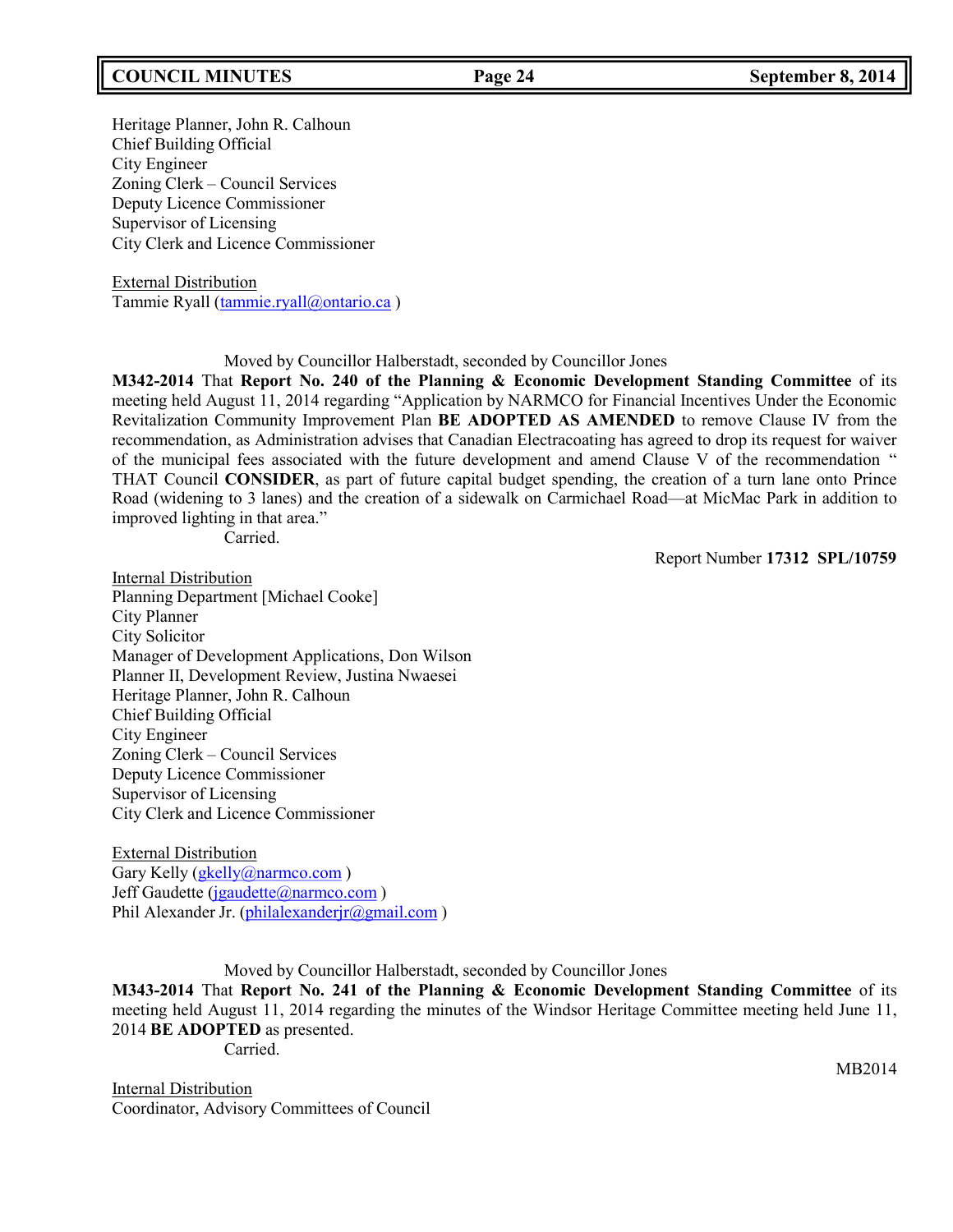# **COUNCIL MINUTES Page 25 September 8, 2014**

Moved by Councillor Halberstadt, seconded by Councillor Jones **M344-2014** That **Report No. 242 of the Planning & Economic Development Standing Committee** of its meeting held August 11, 2014 regarding the minutes of the Windsor Heritage Committee meeting held July 9, 2014 **BE ADOPTED** as presented. Carried.

MB2014

MB2014

**Internal Distribution** Coordinator, Windsor Heritage Committeee

Moved by Councillor Halberstadt, seconded by Councillor Jones **M345-2014** That the Minutes of the New City Hall Project Steering Committee meeting held July 8, 2014 **BE ADOPTED** as presented. Carried.

**Internal Distribution** Coordinator, Windsor Heritage Committeee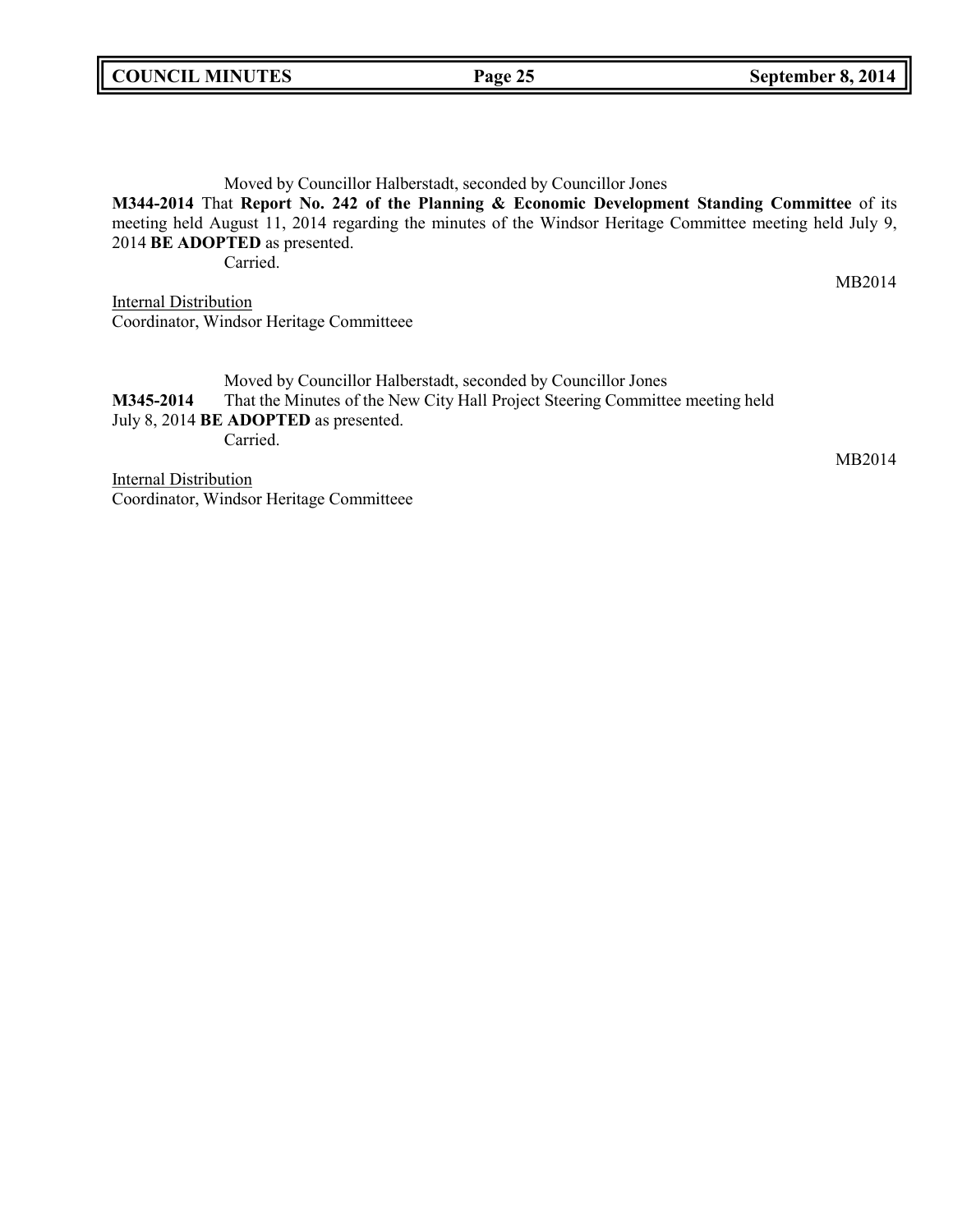**Adopted by Council at its meeting held September 8, 2014 [M340-2014]**  $/AC$ Windsor, Ontario September 8, 2014

# **REPORT NO. 238** of the **PLANNING & ECONOMIC DEVELOPMENT STANDING COMMITTEE** of its meeting held August 11, 2014

| <b>Present:</b> | <b>Councillor Irek Kusmierczyk</b>            |  |
|-----------------|-----------------------------------------------|--|
|                 | <b>Councillor Ed Sleiman</b>                  |  |
|                 | <b>Councillor Drew Dilkens (Acting Chair)</b> |  |
|                 | <b>Merrill Baker</b>                          |  |
| <b>Regrets:</b> | <b>Councillor Bill Marra</b>                  |  |
|                 | <b>Councillor Hilary Payne</b>                |  |
|                 | <b>Barbara Bjarneson</b>                      |  |
|                 |                                               |  |

That the following recommendations of the Planning & Economic Development Standing Committee **BE APPROVED** as follows**:**

Moved by M. Baker, seconded by Councillor Sleiman

- I That OPA #97 **BE ADOPTED** to amend the City of Windsor Official Plan by adding the following site specific policies:
	- (1) The property described as Pt Lot 92, Concession 1; and Lot 6, Registered Plan 433, at the southwest corner of the intersection of Riverside Drive East and Hall Avenue is designated on Schedule A: Planning Districts and Policy Areas in Volume I – The Primary Plan.
	- (2) Notwithstanding the "Residential" designation of these lands on Schedule D: Land Use in Volume I – The Primary Plan, "a business office" shall be an additional permitted use, and can be developed in combination with a residential use.
	- (3) The following guidelines shall be considered when evaluating the proposed design of a business office or combination of business office and a permitted residential use on the above described lands:
		- a) The ability to achieve conformity with the Infill Development Policies (8.7.2.3) as outlined in the Urban Design Chapter of this Plan;
		- b) The provision of appropriate landscaping or other buffers to enhance and screen:
			- i. All parking lots, and outdoor loading, storage and service areas; and
			- ii. The separation between the use and adjacent uses, where appropriate;
		- c) Motorized vehicle access is oriented in such a manner that direct traffic shall not be permitted from Riverside Drive East or the east-west alley abutting Hall Avenue at the most southerly limit of the subject lands;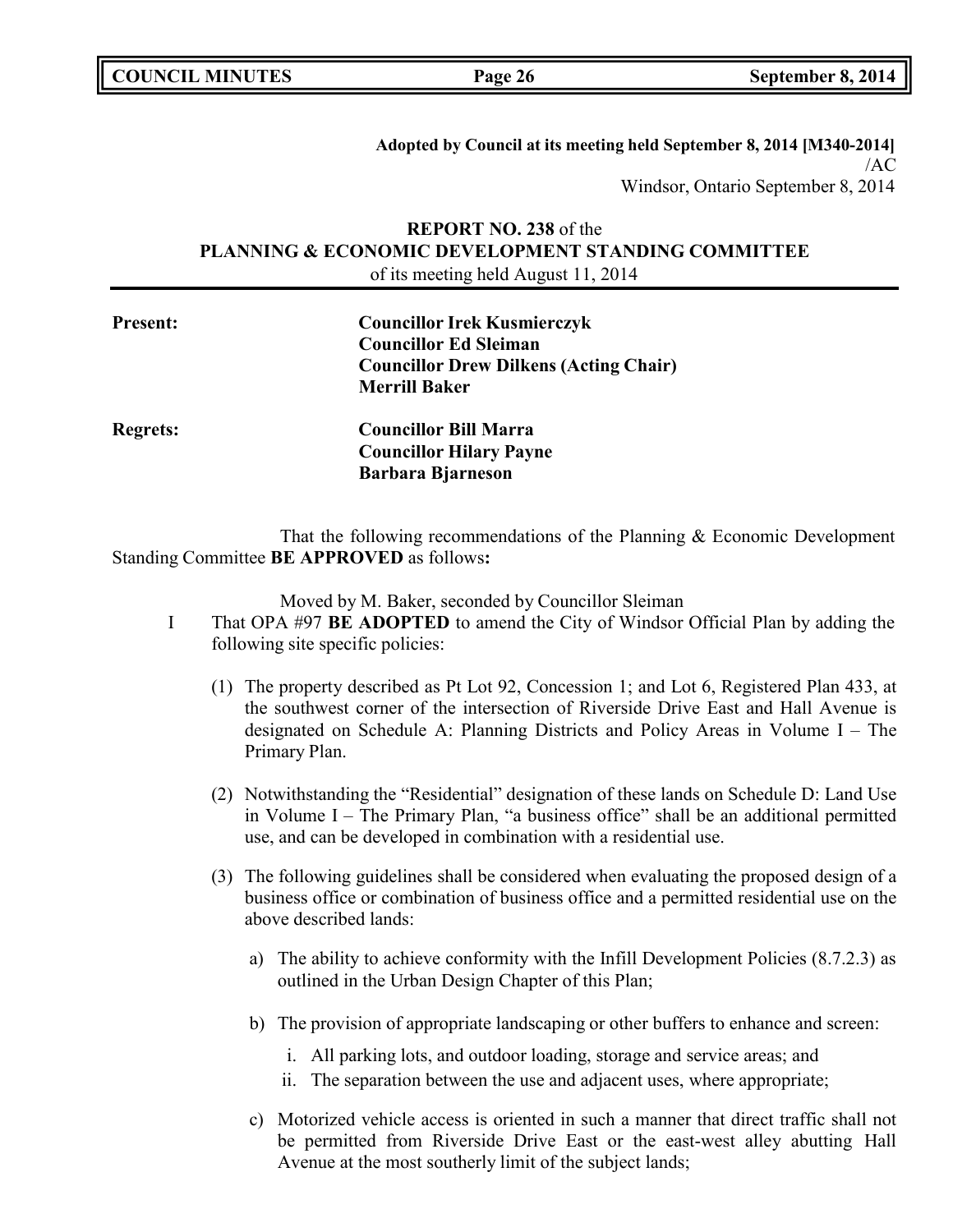- d) Pedestrian and cycling access is accommodated in a manner that is distinguishable from the access provided to motorized vehicles and is safer and convenient; and
- e) Pitched roof design shall be encouraged for any development on the subject land.
- II That an amendment to the Zoning By-law 8600 **BE APPROVED** to change the zoning of the lands located at the southwest corner of the intersection of Riverside Drive East and Hall Avenue, and described as Pt Lot 92, Concession 1; and Lot 6, Registered Plan 433, by adding a site specific provision to allow "a business office" and a "business office in a combined use building with any one of the uses listed under Section 11(2)(a), provided that all dwelling units, not including entrances thereto, are located entirely above the office use" as an additional permitted uses, subject to the following regulations:
	- a) Vehicular access is prohibited along the Riverside Drive frontage of the subject lands, and along the east-west alley abutting Hall Avenue situated at the most southerly limit of the subject lands;
	- b) Parking space shall be setback a minimum of 12.0 m from the south limit of Riverside Drive East right-of-way, and shall be screened from Riverside Dr. E. and the adjacent dwellings;
	- c) Parking spaces are prohibited in any required front yard
	- d) Parking area separation from the abutting north-south alley only, shall be 1.1m;
	- e) Minimum building setback shall be as follows:
		- i. From the exterior lot line along Hall Avenue 1.2 m, and 3.2 m for any part of the building above 8 metres in height;
		- ii. From the exterior lot line along Riverside Drive  $-6.0$  m; and 8.0 m for any part of the building above 8 metres in height;
		- iii. From the interior lot lines  $-15.0$  m, for the area within 30 metres from Riverside Drive right-of way, and 1.5 m for the remainder of the area; and
		- iv. From the rear lot line 50.0 m;
	- f) Maximum total lot coverage of 30% of the lot area;
	- g) Minimum landscape open space of 15% of the lot area; and
	- h) Maximum building height of 14.0 m, and not more than 3 storeys. Carried.

# **Livelink 17310, ZO/11930 ZB/11931**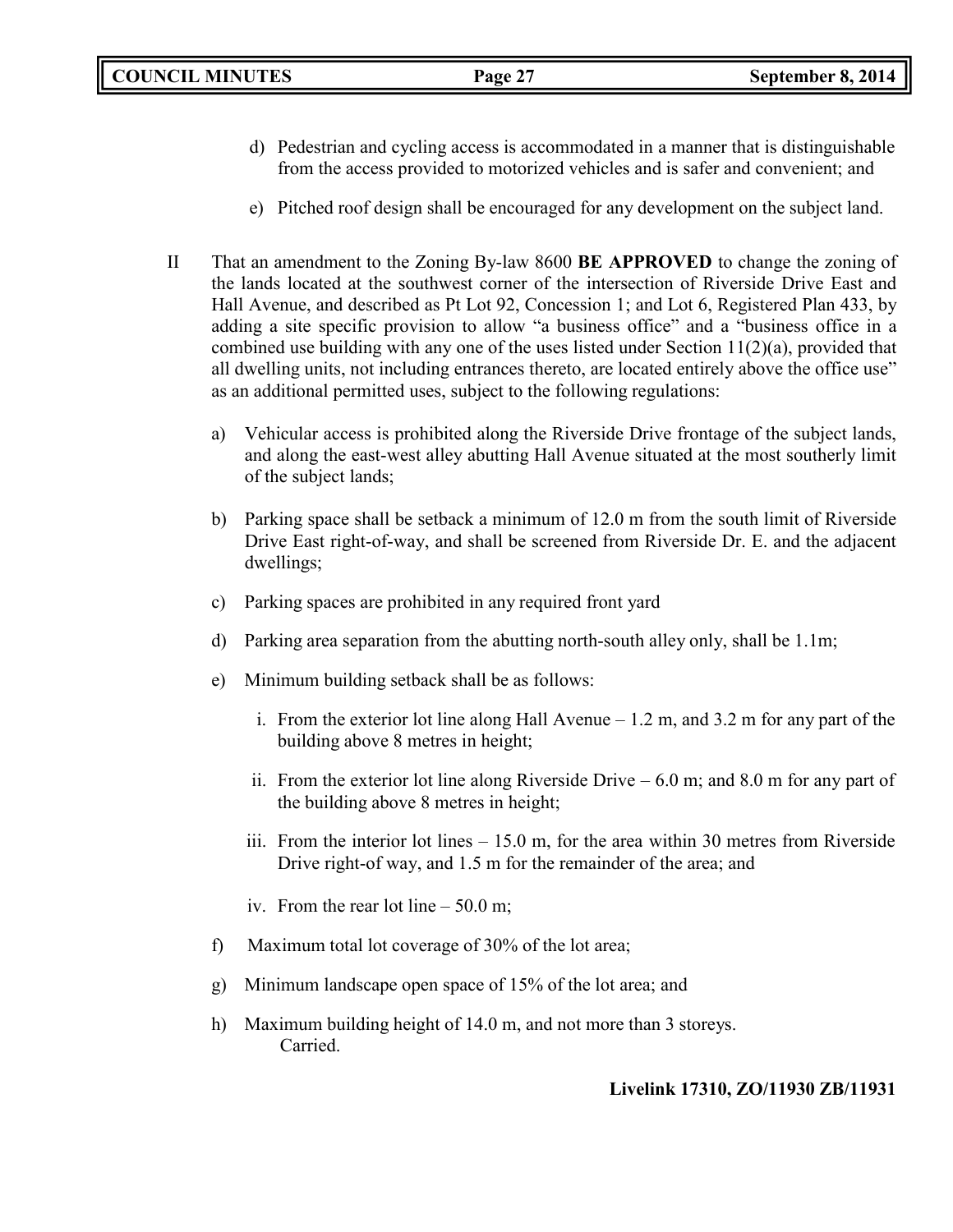| <b>COUNCIL MINUTES</b> | Page 28 | September 8, 2014 |
|------------------------|---------|-------------------|
|                        |         |                   |

*Clerk's Note:* The report of the City Planner dated July 30, 2014 entitled "Official Plan Amendment & Zoning By-law Amendment for lands known as 1247 & 1271 Riverside Drive East (former Danny's Tavern)" is *attached* as background information.

**CHAIRPERSON**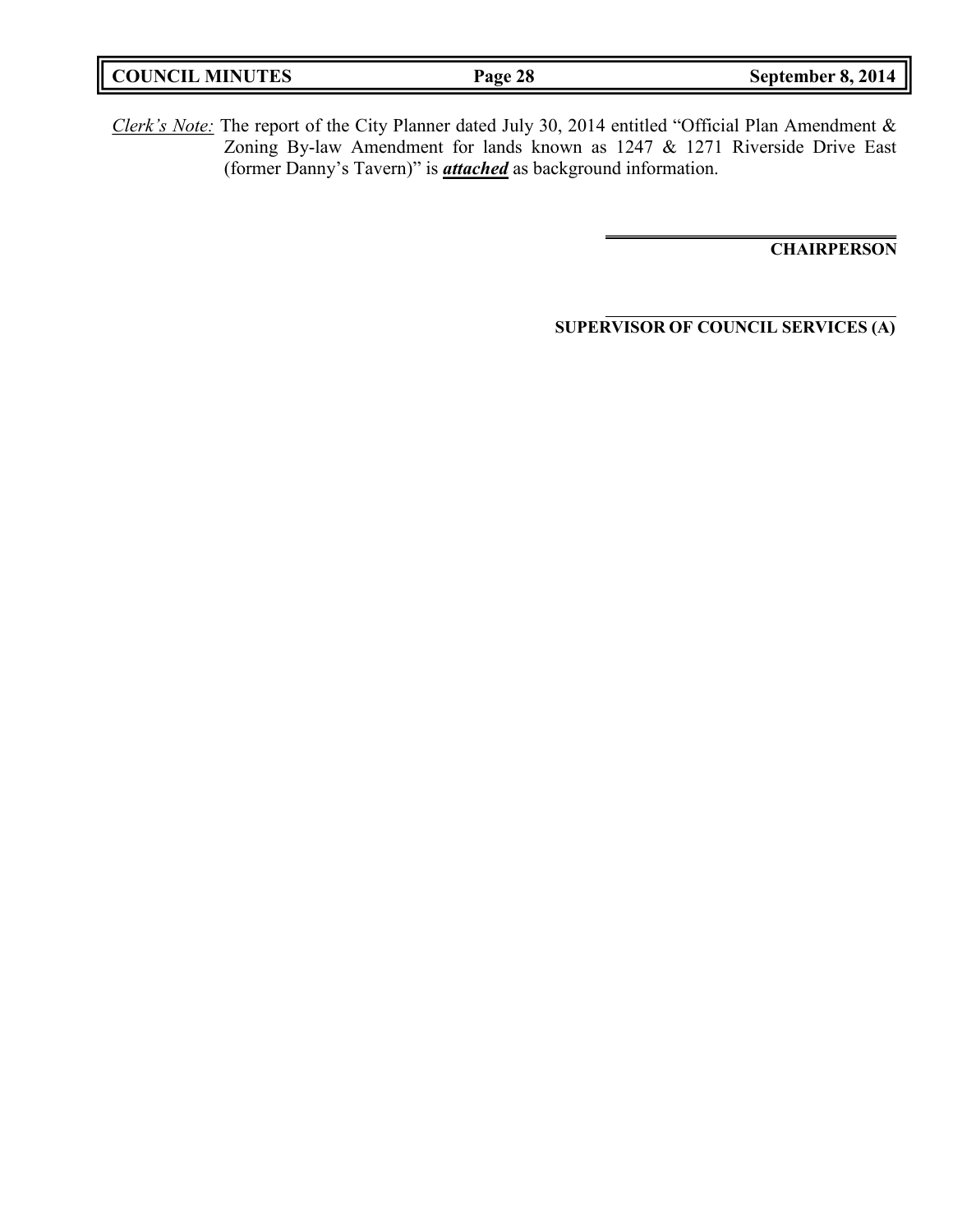**COUNCIL MINUTES Page 29 September 8, 2014**

**Adopted by Council at its meeting held September 8, 2014 [M341-2014]** /AC Windsor, Ontario September 8, 2014

# **REPORT NO. 239** of the **PLANNING & ECONOMIC DEVELOPMENT STANDING COMMITTEE** of its meeting held August 11, 2014

| <b>Councillor Irek Kusmierczyk</b>            |
|-----------------------------------------------|
| <b>Councillor Ed Sleiman</b>                  |
| <b>Councillor Drew Dilkens (Acting Chair)</b> |

**Present:** 

**Regrets: Councillor Bill Marra Councillor Hilary Payne**

That the following recommendations of the Planning & Economic Development Standing Committee **BE APPROVED** as follows**:**

Moved by Councillor Sleiman, seconded by Councillor Kusmierczyk That the administrative report authored by the City Planner dated July 9, 2014 entitled "Brownfield Redevelopment and Economic Revitalization Community Improvement Plans (CIP) – 2014 Update" **BE RECEIVED** for information. Carried.

**Livelink 17301, SPL/10759 Z/8955**

*Clerk's Note:* The report of the City Planner dated July 9, 2014 entitled "Brownfield Redevelopment and Economic Revitalization Community Improvement Plans  $(CIP) - 2014$  Update" is *attached* as background information.

**CHAIRPERSON**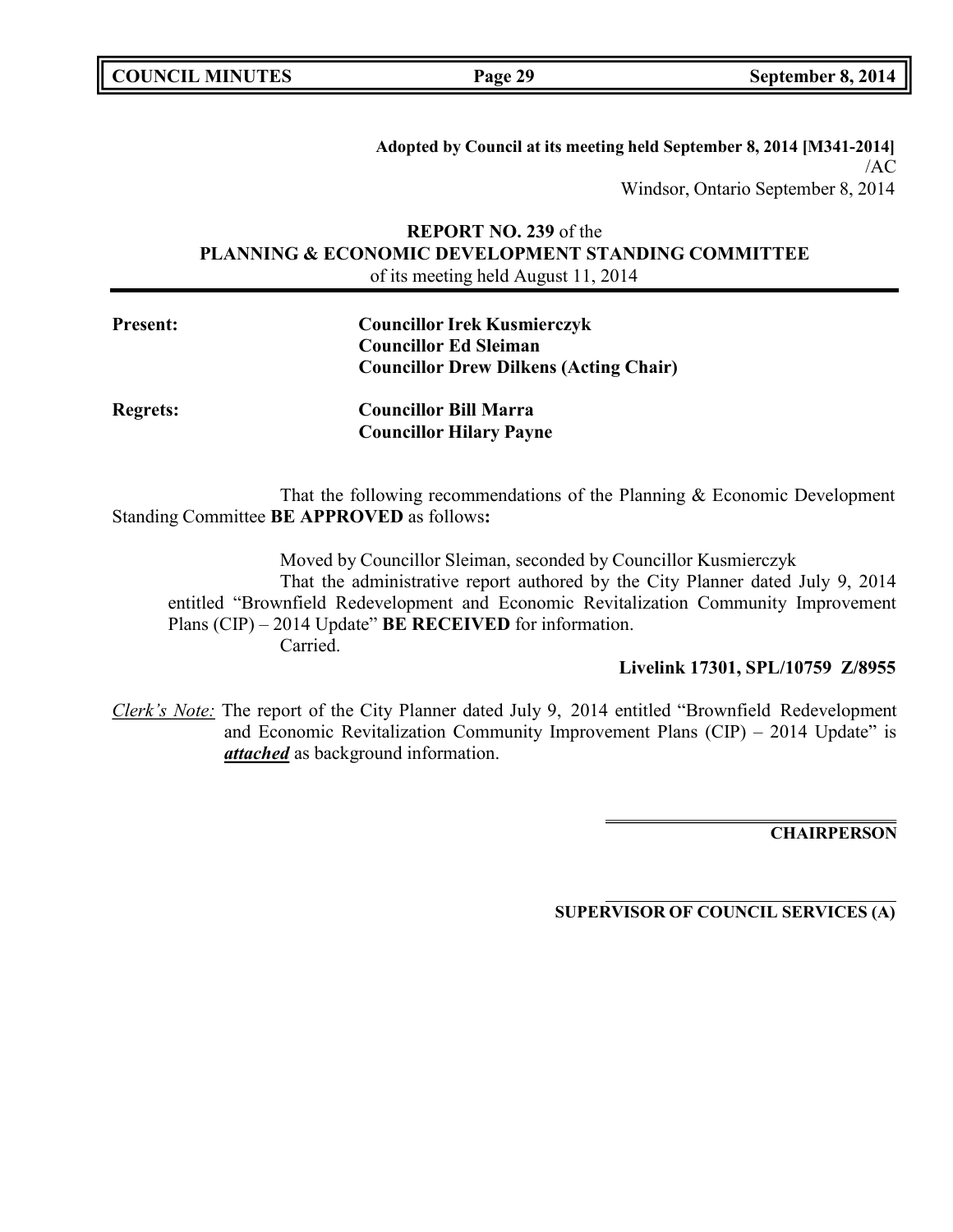**COUNCIL MINUTES Page 30 September 8, 2014**

**ADOPTED AS AMENDED AMENDED** to remove Clause IV from the recommendation, as Administration advises that Canadian Electracoating has agreed to drop its request for waiver of the municipal fees associated with the future development and amend Clause V of the recommendation "THAT Council **CONSIDER**, as part of future capital budget spending, the creation of a turn lane onto Prince Road (widening to 3 lanes) and the creation of a sidewalk on Carmichael Road at MicMac Park in addition to improved lighting in that area." **as adopted by Council at its meeting held September 8, 2014 [M342-2014]** /AC Windsor, Ontario September 8, 2014

**REPORT NO. 240** of the **PLANNING & ECONOMIC DEVELOPMENT STANDING COMMITTEE** of its meeting held August 11, 2014

**Present: Councillor Irek Kusmierczyk Councillor Ed Sleiman Councillor Drew Dilkens (Acting Chair)**

**Regrets: Councillor Bill Marra Councillor Hilary Payne**

That the following recommendations of the Planning  $\&$  Economic Development Standing Committee **BE APPROVED** as follows**:**

Moved by Councillor Sleiman, seconded by Councillor Kusmierczyk

I. THAT the request made by the NARMCO Group of Companies **BE APPROVED** for 100% of the municipal portion of the tax increment (which includes development fees as an 'eligible cost') for up to ten years pursuant to the City of Windsor Economic Revitalization Community Improvement Plan;

II. THAT administration **BE DIRECTED** to prepare an agreement to implement the Business Retention and Expansion Grant Program in accordance with all applicable policies, requirements, and provisions contained within the Economic Revitalization Community Improvement Plan to the satisfaction of the City Planner as to content, the City Solicitor as to legal form, and the CFO/City Treasurer as to financial implications; and

III. THAT the CAO and City Clerk **BE AUTHORIZED** to sign the Business Retention and Expansion Grant Agreement.

IV. THAT administration **REVIEW** the feasibility of granting other fees involved with this application specifically building and/or other municipal permit fees as requested by the applicant and **REPORT** the findings to City Council.

V. THAT administration **REVIEW** the feasibility of the creation of a turn lane onto Prince Road (widening to 3 lanes) and the creation of a sidewalk on Carmichael Road—at MicMac Park in addition to improved lighting in that area at the City's expense and **REPORT** the findings to City Council.

Carried.

**Livelink 17312, SPL/10759**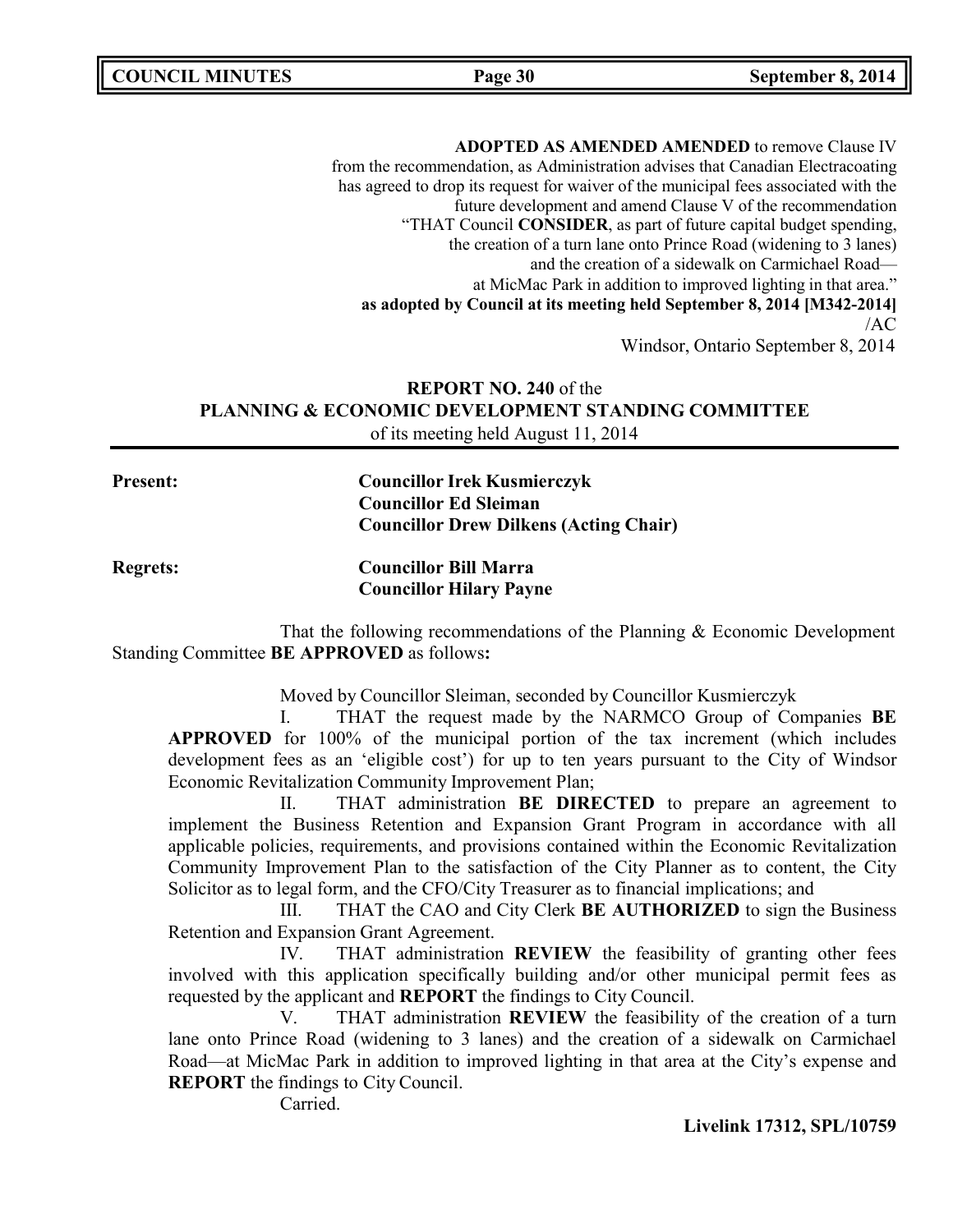| <b>COUNCIL MINUTES</b> | Page 31 | September 8, 2014 |
|------------------------|---------|-------------------|
|                        |         |                   |

*Clerk's Note:* The report of the City Planner dated July 25, 2014 entitled "Application by NARMCO for Financial Incentives Under the Economic Revitalization Community Improvement Plan" is *attached* as background information.

# **CHAIRPERSON**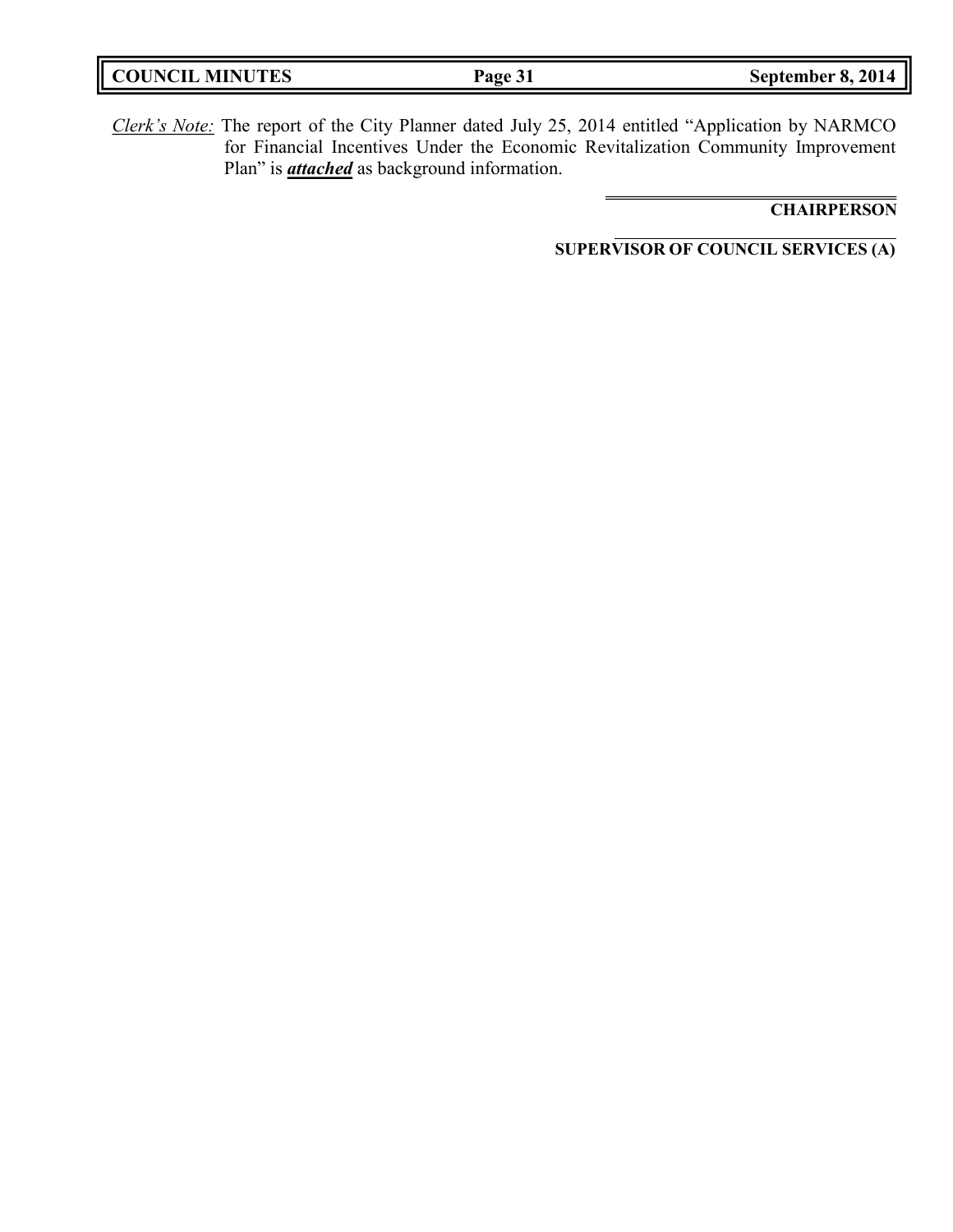| <b>COUNCIL MINUTES</b> |  |
|------------------------|--|
|------------------------|--|

**Adopted by Council at its meeting held September 8, 2014 [M343-2014]** /AC Windsor, Ontario September 8, 2014

# **REPORT NO. 241** of the **PLANNING & ECONOMIC DEVELOPMENT STANDING COMMITTEE** of its meeting held August 11, 2014

| <b>Present:</b> | <b>Councillor Irek Kusmierczyk</b>            |
|-----------------|-----------------------------------------------|
|                 | <b>Councillor Ed Sleiman</b>                  |
|                 | <b>Councillor Drew Dilkens (Acting Chair)</b> |

**Regrets: Councillor Bill Marra Councillor Hilary Payne**

That the following recommendations of the Planning & Economic Development Standing Committee **BE APPROVED** as follows**:**

Moved by Councillor Kusmierczyk, seconded by Councillor Sleiman THAT the minutes of the Windsor Heritage Committee meeting held June 11, 2014 **BE RECEIVED** for information. Carried.

*Clerk's Note:* The minutes of the Windsor Heritage Committee meeting held June 11, 2014 are *attached* as background information.

**CHAIRPERSON**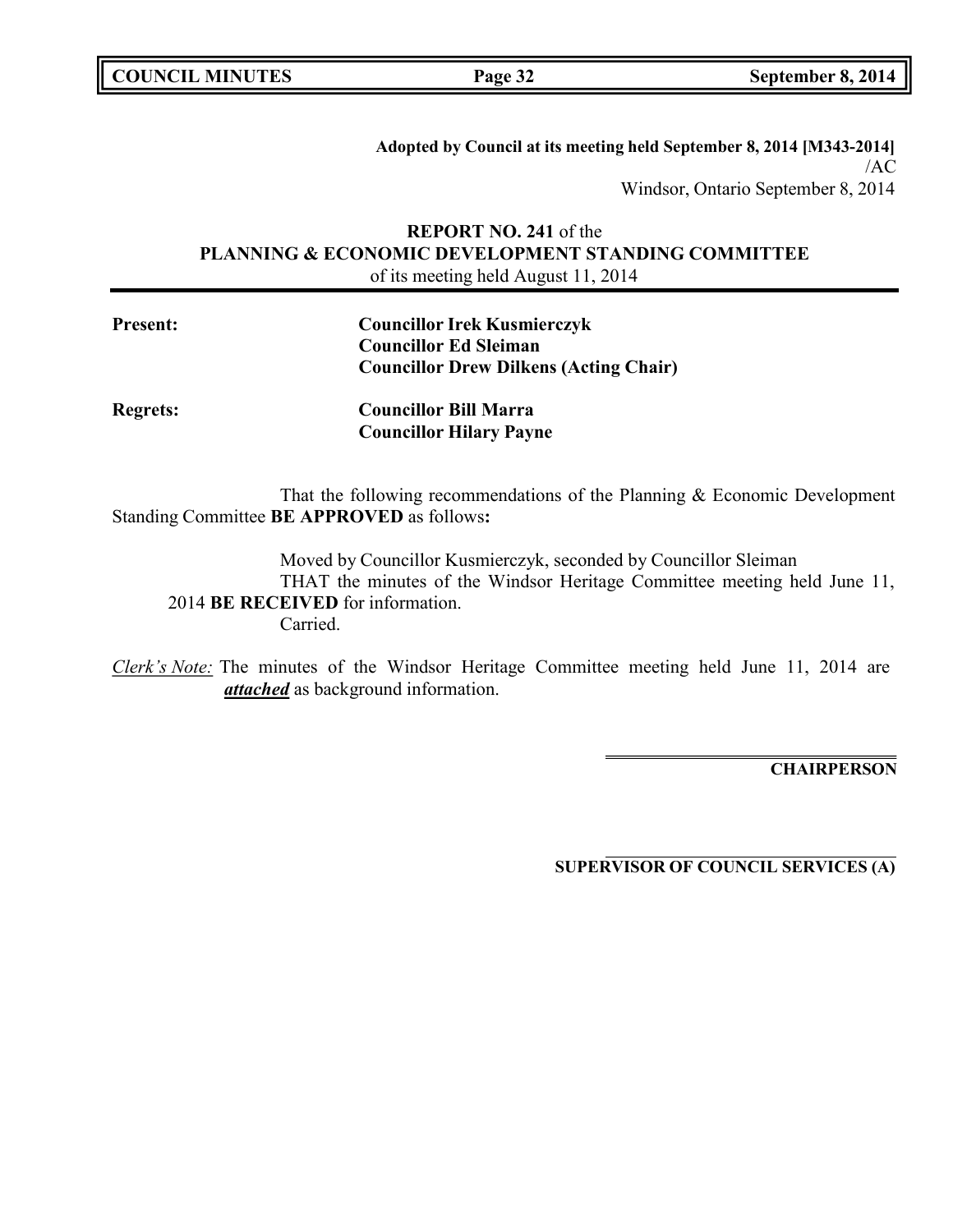| <b>COUNCIL MINUTES</b> |  |
|------------------------|--|
|------------------------|--|

**Adopted by Council at its meeting held September 8, 2014 [M344-2014]** /AC Windsor, Ontario September 8, 2014

# **REPORT NO. 242** of the **PLANNING & ECONOMIC DEVELOPMENT STANDING COMMITTEE** of its meeting held August 11, 2014

| <b>Present:</b> | <b>Councillor Irek Kusmierczyk</b>            |
|-----------------|-----------------------------------------------|
|                 | <b>Councillor Ed Sleiman</b>                  |
|                 | <b>Councillor Drew Dilkens (Acting Chair)</b> |

**Regrets: Councillor Bill Marra Councillor Hilary Payne**

That the following recommendations of the Planning & Economic Development Standing Committee **BE APPROVED** as follows**:**

Moved by Councillor Kusmierczyk, seconded by Councillor Sleiman THAT the minutes of the Windsor Heritage Committee meeting held July 9, 2014 **BE RECEIVED** for information. Carried.

*Clerk's Note:* The minutes of the Windsor Heritage Committee meeting held July 9, 2014 are *attached* as background information.

**CHAIRPERSON**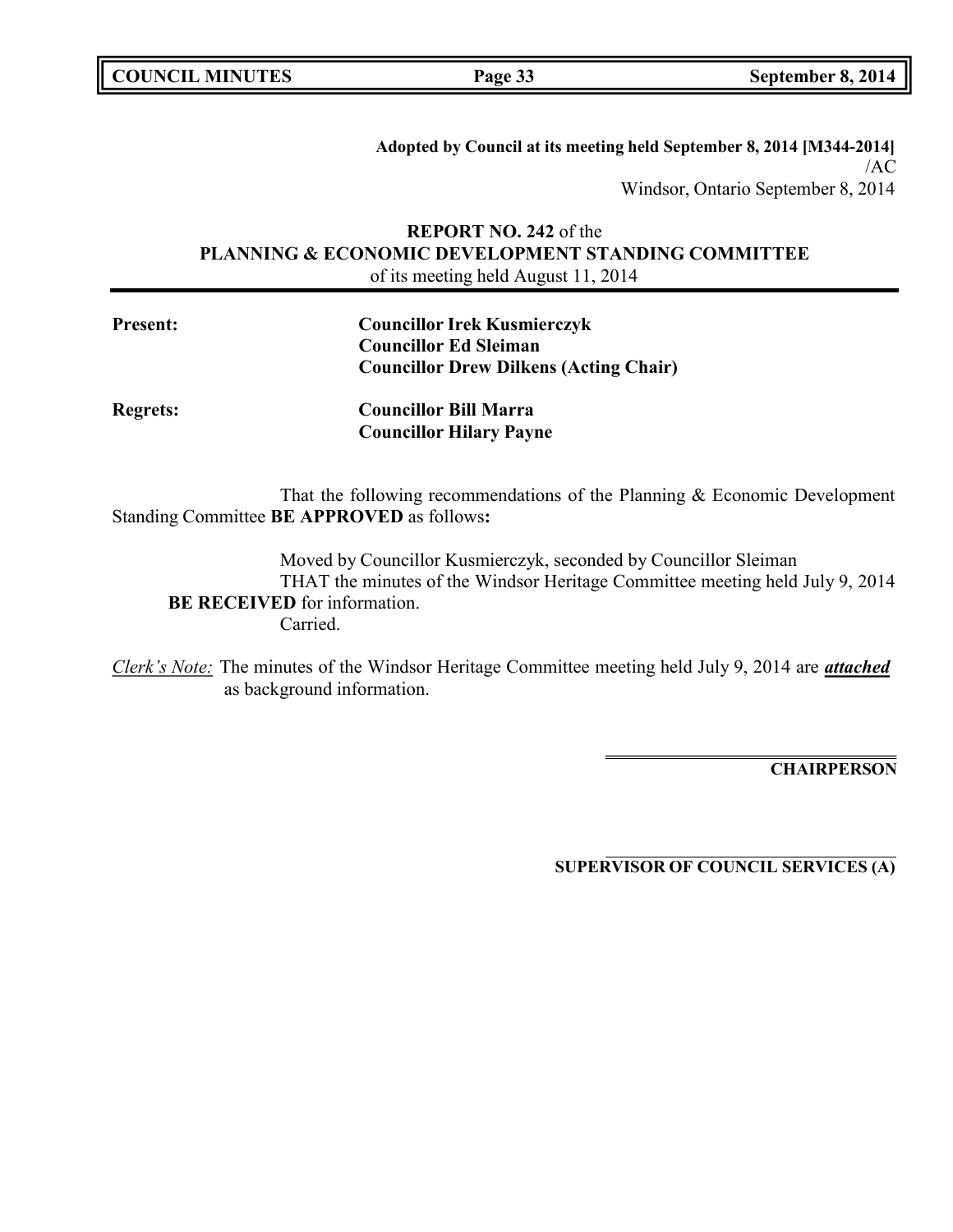| <b>COUNCIL MINUTES</b><br>Page 34 | September 8, 2014 |
|-----------------------------------|-------------------|
|-----------------------------------|-------------------|

**Adopted by Council at its meeting held September 9, 2014 [M347-2014]** VC/bm

# **SPECIAL MEETING OF COUNCIL – IN CAMERA September 8, 2014**

## **Meeting called to order at: 3:32 p.m.**

# **Members in Attendance:**

Mayor E. Francis Councillor D. Dilkens Councillor R. Jones Councillor A. Halberstadt Councillor F. Valentinis Councillor B. Marra Councillor J. Gignac Councillor A. Maghnieh (arrives at 3:33 p.m.) Councillor H. Payne Councillor E. Sleiman Councillor I. Kusmierczyk (arrives at 4:55 p.m.)

# **Also in attendance:**

P. Delmore, Director of Operations, Transit Windsor (Item 2)

**Verbal Motion is presented by Councillor Dilkens, seconded by Councillor Sleiman,**

**that Rule 3.3 (c) of the** *Procedure By-law, 98-2011,* **BE WAIVED to add the following Agenda items:**

- **8. Personal Matter – about an identifiable individual;**
- **9. Property Matter – security of the property of the City/purchase of land;**
- **10. Property Matter – disposition of land.**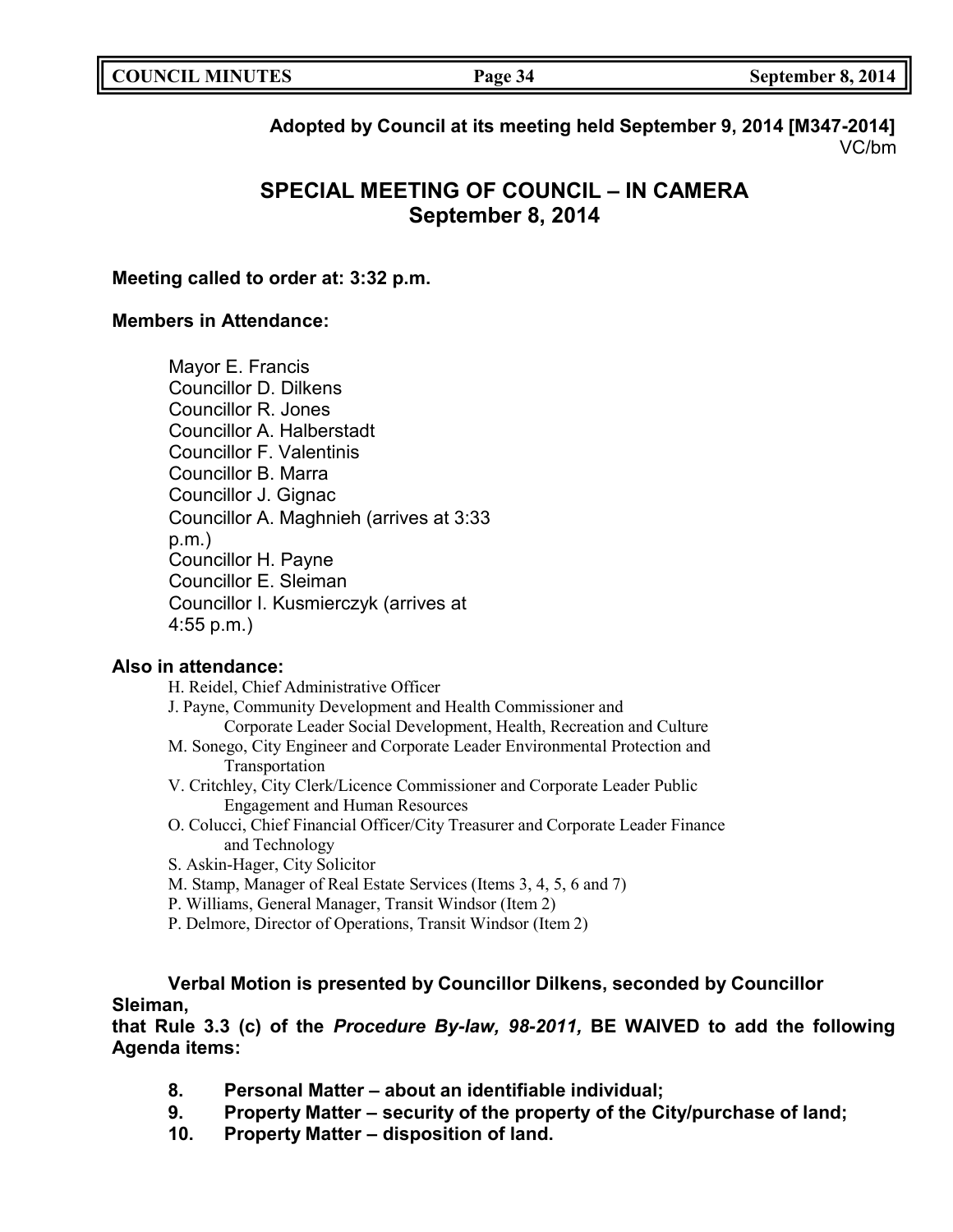**Motion Carried.**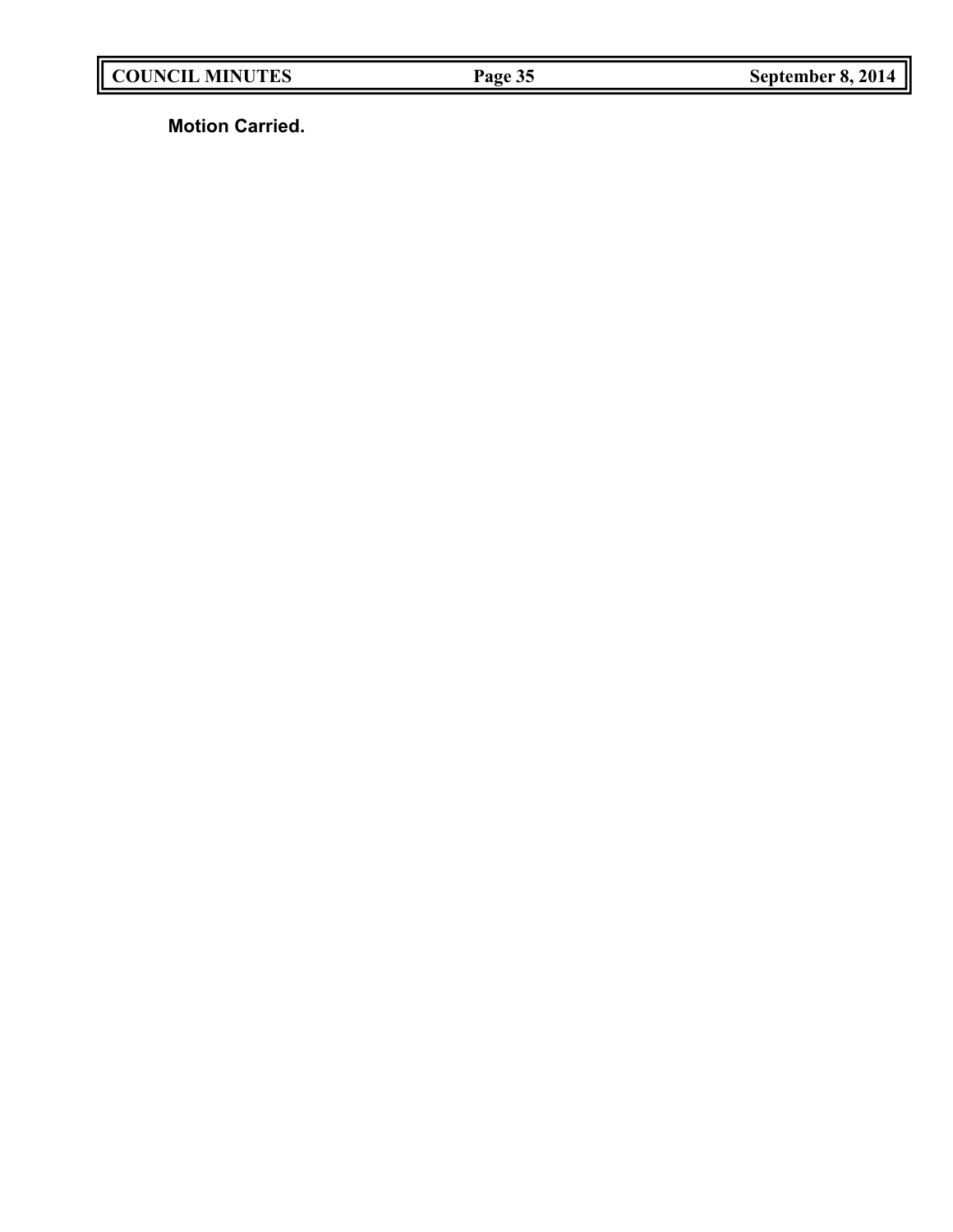| <b>COUNCIL MINUTES</b> | Page 36 | September 8, 2014 |
|------------------------|---------|-------------------|
|                        |         |                   |

**Verbal Motion is presented by Councillor Gignac, seconded by Councillor Dilkens,**

**to move in Camera for discussion of the following item(s):**

| 0.               | <b>Subject</b>                                                                                                     | Section - Pursuant<br><b>Municipal</b><br>Act,<br>to<br>2001,<br>as amended |
|------------------|--------------------------------------------------------------------------------------------------------------------|-----------------------------------------------------------------------------|
| 1.               | <b>Property/Legal</b><br>matter<br>agreement<br>amendments                                                         | 239(2)(a)(c)(e)(f)                                                          |
| $\overline{2}$ . | Property/Legal matter $-$ security of the<br>property of the City/advice subject to solicitor-<br>client privilege | 239(2)(a)(f)                                                                |
| 3.               | Property matter – sale of land                                                                                     | 239(2)(c)                                                                   |
| 4.               | Property matter – purchase of land                                                                                 | 239(2)(c)                                                                   |
| 5.               | Property matter – sale of land                                                                                     | 239(2)(c)                                                                   |
| 6.               | Property matter - purchase of land                                                                                 | 239(2)(c)                                                                   |
| 7.               | Property matter – purchase of land                                                                                 | 239(2)(c)                                                                   |
| 8.               | Personal matter – about an identifiable<br>individual - ADDED                                                      | 239(2)(b)                                                                   |
| 9.               | Property matter – security of the property<br>of the city/purchase of land - ADDED                                 | 239(2)(a)(c)                                                                |
| 10.              | Property matter - disposition of land -<br><b>ADDED</b>                                                            | 239(2)(c)                                                                   |

# **Motion Carried.**

## **Declarations of Pecuniary Interest:**

Mayor Francis declares a conflict and abstains from discussion and voting on Item 7 as his brother is employed by one of the parties in the report.

Councillor Dilkens declares a conflict and abstains from discussion and voting on Item 6 as he is currently leasing space from the vendor.

**Discussion on the items of business. (Items 1, 2, 7, 3, 4, 5, 6, 8, 10 and 9)**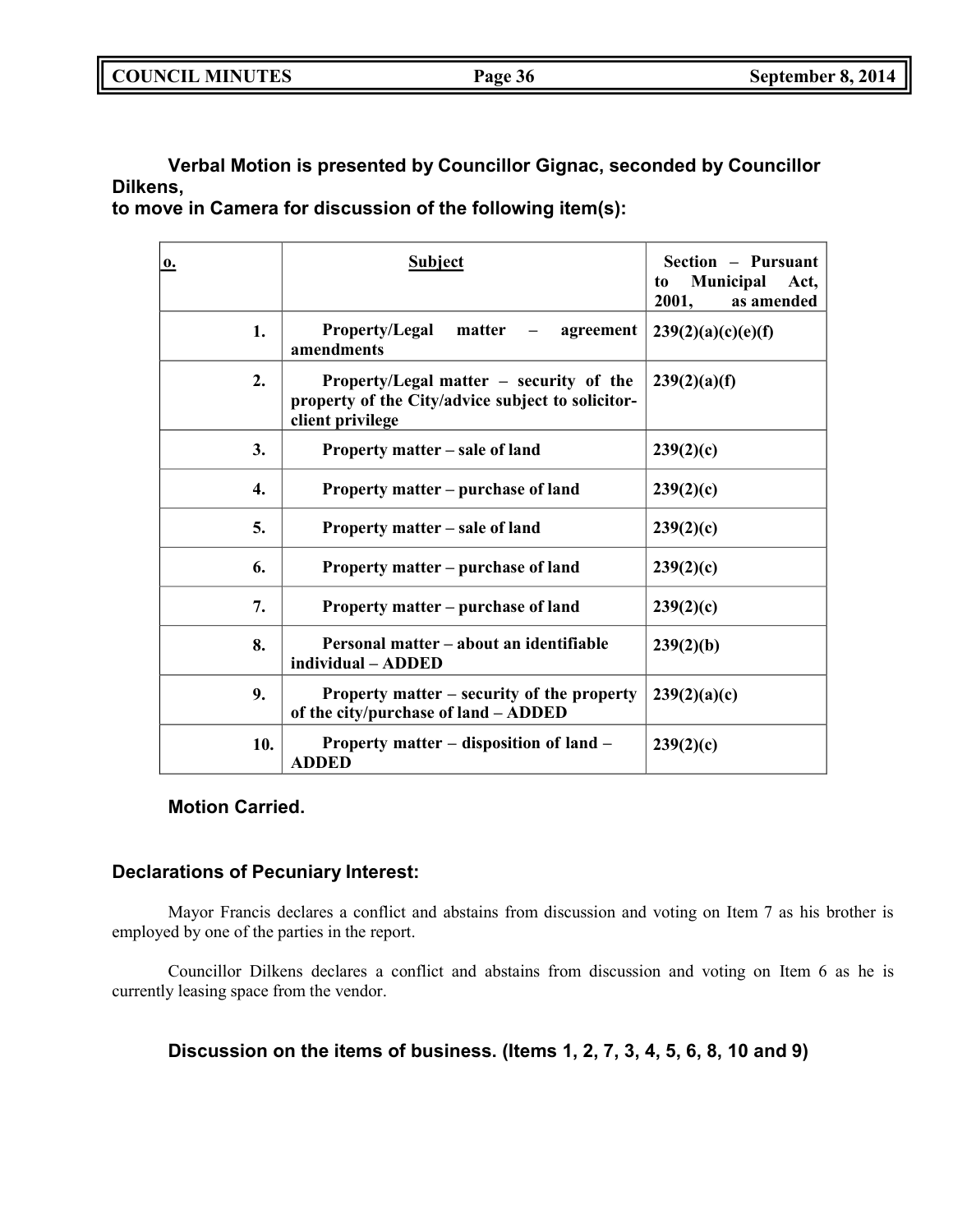**Verbal Motion is presented by Councillor Gignac, seconded by Councillor Dilkens, to move back into public session. Motion Carried.**

# **Moved by Councillor Dilkens, seconded by Councillor Gignac, THAT the Clerk BE DIRECTED to transmit the recommendation(s) contained in the report(s) discussed at the In-Camera Council Meeting held September 8, 2014 directly to Council for consideration at the next Regular Meeting.**

1. That the recommendation contained in the in-camera report from the City Engineer and Corporate Leader Environmental Protection and Transportation, Legal Counsel, City Solicitor and Chief Financial Officer/City Treasurer and Corporate Leader Finance and Technology respecting a property/legal matter – agreement amendments **BE APPROVED**.

2. That the in-camera report from Legal Counsel respecting a property/legal matter – security of the property of the City/advice subject to solicitor-client privilege **BE RECEIVED** and further that Legal Counsel **BE AUTHORIZED** to proceed in accordance with the verbal direction of Council.

3. That the recommendation contained in the in-camera report from the Manager of Real Estate Services, City Solicitor, City Engineer and Corporate Leader Environmental Protection and Transportation, City Planner and Executive Director Policy, Environmental Master Plan, Heritage and Chief Financial Officer/City Treasurer and Corporate Leader Finance and Technology respecting a property matter – sale of land **BE APPROVED**.

4. That the recommendation contained in the in-camera report from the Coodinator of Real Estate Services, Manager of Real Estate Services, City Solicitor, City Engineer and Corporate Leader Environmental Protection and Transportation and Chief Financial Officer/City Treasurer and Corporate Leader Finance and Technology respecting a property matter – purchase of land **BE APPROVED**.

5. That the recommendation contained in the in-camera report from the Manager of Real Estate Services, City Solicitor and Chief Financial Officer/City Treasurer and Corporate Leader Finance and Technology respecting a property matter – sale of land **BE APPROVED**.

6. That the recommendation contained in the in-camera report from the City Engineer and Corporate Leader Environmental Protection and Transportation, Manager of Real Estate Services, City Solicitor, Chief Financial Officer/City Treasurer and Corporate Leader Finance and Technology and Executive Director of Parks and Facilities respecting a property matter – purchase of land **BE APPROVED**.

# **Councillor Dilkens declares an interest and abstains from discussion and voting on this item.**

7. That the recommendation contained in the in-camera report from the Manager of Real Estate Services, City Solicitor, Fire Chief and Chief Financial Officer/City Treasurer and Corporate Leader Finance and Technology respecting a property matter – purchase of land **BE APPROVED**.

# **Mayor Francis declares an interest and abstains from discussion and voting on this item.**

8. That the in-camera verbal report from the Chief Administrative Officer respecting a personal matter about an identifiable individual **BE RECEIVED.**